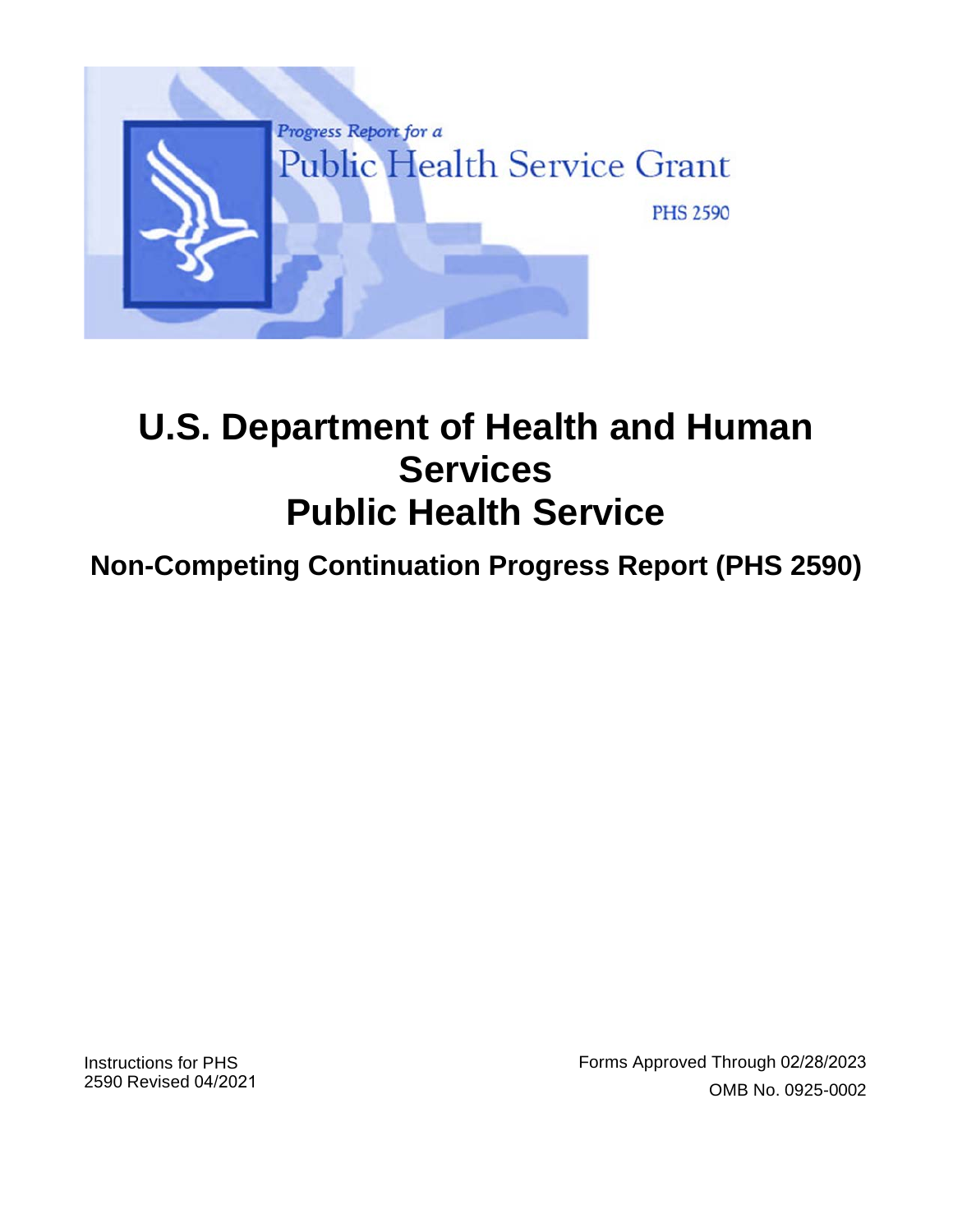# **TABLE OF CONTENTS**

| 1. |                                                                                         |                                                                                         |                                                                                        |  |  |  |  |  |
|----|-----------------------------------------------------------------------------------------|-----------------------------------------------------------------------------------------|----------------------------------------------------------------------------------------|--|--|--|--|--|
|    | 1.1                                                                                     |                                                                                         |                                                                                        |  |  |  |  |  |
|    | 1.2                                                                                     |                                                                                         |                                                                                        |  |  |  |  |  |
|    | 1.3                                                                                     |                                                                                         |                                                                                        |  |  |  |  |  |
|    | 1.4                                                                                     |                                                                                         |                                                                                        |  |  |  |  |  |
|    | 1.5                                                                                     |                                                                                         |                                                                                        |  |  |  |  |  |
|    |                                                                                         | 1.5.1                                                                                   | DUNS Registration for the Recipient Organization & Subaward/Consortium                 |  |  |  |  |  |
|    |                                                                                         | 1.5.2                                                                                   | System for Award Management (SAM) Registration for the Recipient Organization  4       |  |  |  |  |  |
|    |                                                                                         |                                                                                         |                                                                                        |  |  |  |  |  |
|    | 2.1                                                                                     |                                                                                         |                                                                                        |  |  |  |  |  |
|    | 2.2                                                                                     | Detailed Budget for Next Budget Period (Not Applicable to SBIR/STTR Fast-Track Phase II |                                                                                        |  |  |  |  |  |
|    | 2.3                                                                                     |                                                                                         | Budget Justification (Not Applicable to SBIR/STTR Fast-Track Phase II Applications) 10 |  |  |  |  |  |
|    | 2.4                                                                                     |                                                                                         |                                                                                        |  |  |  |  |  |
|    | 2.5                                                                                     |                                                                                         |                                                                                        |  |  |  |  |  |
|    | 2.6                                                                                     |                                                                                         |                                                                                        |  |  |  |  |  |
|    | 2.7                                                                                     |                                                                                         |                                                                                        |  |  |  |  |  |
|    | 2.8                                                                                     |                                                                                         |                                                                                        |  |  |  |  |  |
|    |                                                                                         |                                                                                         |                                                                                        |  |  |  |  |  |
|    | 3.1                                                                                     |                                                                                         |                                                                                        |  |  |  |  |  |
|    | 3.2                                                                                     |                                                                                         |                                                                                        |  |  |  |  |  |
|    | 3.3                                                                                     |                                                                                         | Information Available to the Program Director(s)/Principal Investigator(s) (PD/PIs) 18 |  |  |  |  |  |
|    | 3.4                                                                                     |                                                                                         |                                                                                        |  |  |  |  |  |
|    | 3.5                                                                                     |                                                                                         |                                                                                        |  |  |  |  |  |
|    | 4. Additional Instructions for Preparing PHS 2590 Continuation Career Development Award |                                                                                         |                                                                                        |  |  |  |  |  |
|    | 4.1                                                                                     |                                                                                         |                                                                                        |  |  |  |  |  |
|    |                                                                                         | 4.1.1                                                                                   |                                                                                        |  |  |  |  |  |
|    |                                                                                         | 4.1.2                                                                                   |                                                                                        |  |  |  |  |  |
|    |                                                                                         | 4.1.3                                                                                   |                                                                                        |  |  |  |  |  |
|    |                                                                                         | 4.1.4                                                                                   |                                                                                        |  |  |  |  |  |
|    |                                                                                         | 4.1.5                                                                                   |                                                                                        |  |  |  |  |  |
|    |                                                                                         | 4.1.6                                                                                   |                                                                                        |  |  |  |  |  |
|    |                                                                                         | 4.1.7                                                                                   |                                                                                        |  |  |  |  |  |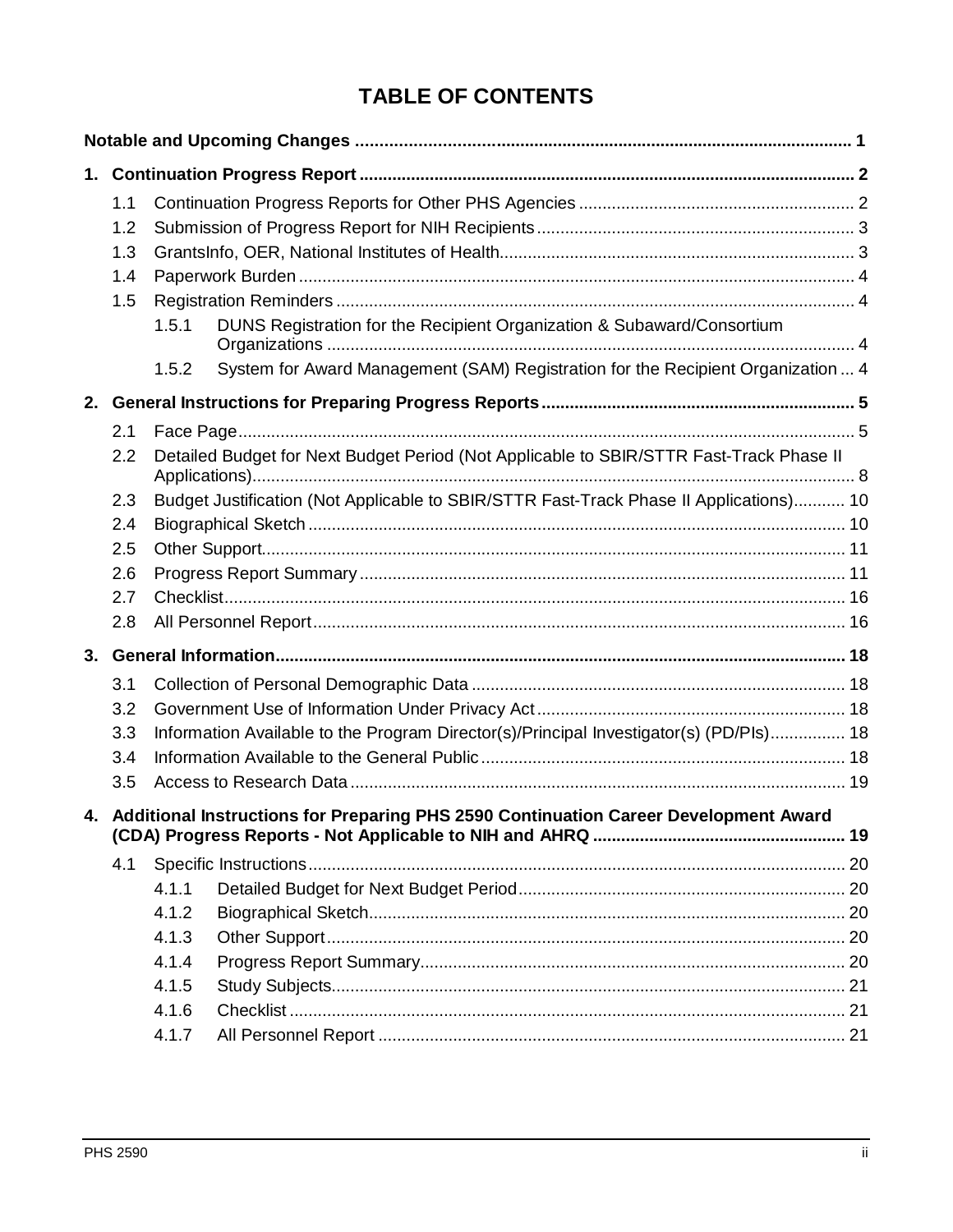| 5. Additional Instructions for Preparing a Progress Report for an Institutional Research<br>Training Grant, Including Ruth L. Kirschstein National Research Service Awards - Not |       |  |    |  |  |  |
|----------------------------------------------------------------------------------------------------------------------------------------------------------------------------------|-------|--|----|--|--|--|
|                                                                                                                                                                                  |       |  |    |  |  |  |
| 5.1                                                                                                                                                                              |       |  |    |  |  |  |
|                                                                                                                                                                                  | 5.1.1 |  |    |  |  |  |
|                                                                                                                                                                                  | 5.1.2 |  |    |  |  |  |
|                                                                                                                                                                                  | 5.1.3 |  |    |  |  |  |
|                                                                                                                                                                                  | 5.1.4 |  |    |  |  |  |
|                                                                                                                                                                                  | 5.1.5 |  |    |  |  |  |
|                                                                                                                                                                                  | 5.1.6 |  |    |  |  |  |
|                                                                                                                                                                                  | 5.1.7 |  |    |  |  |  |
|                                                                                                                                                                                  | 5.1.8 |  |    |  |  |  |
| 6. Additional Instructions for Preparing a Progress Report for an SBIR/STTR Award - Not                                                                                          |       |  |    |  |  |  |
|                                                                                                                                                                                  |       |  | 26 |  |  |  |
| 6.1                                                                                                                                                                              |       |  |    |  |  |  |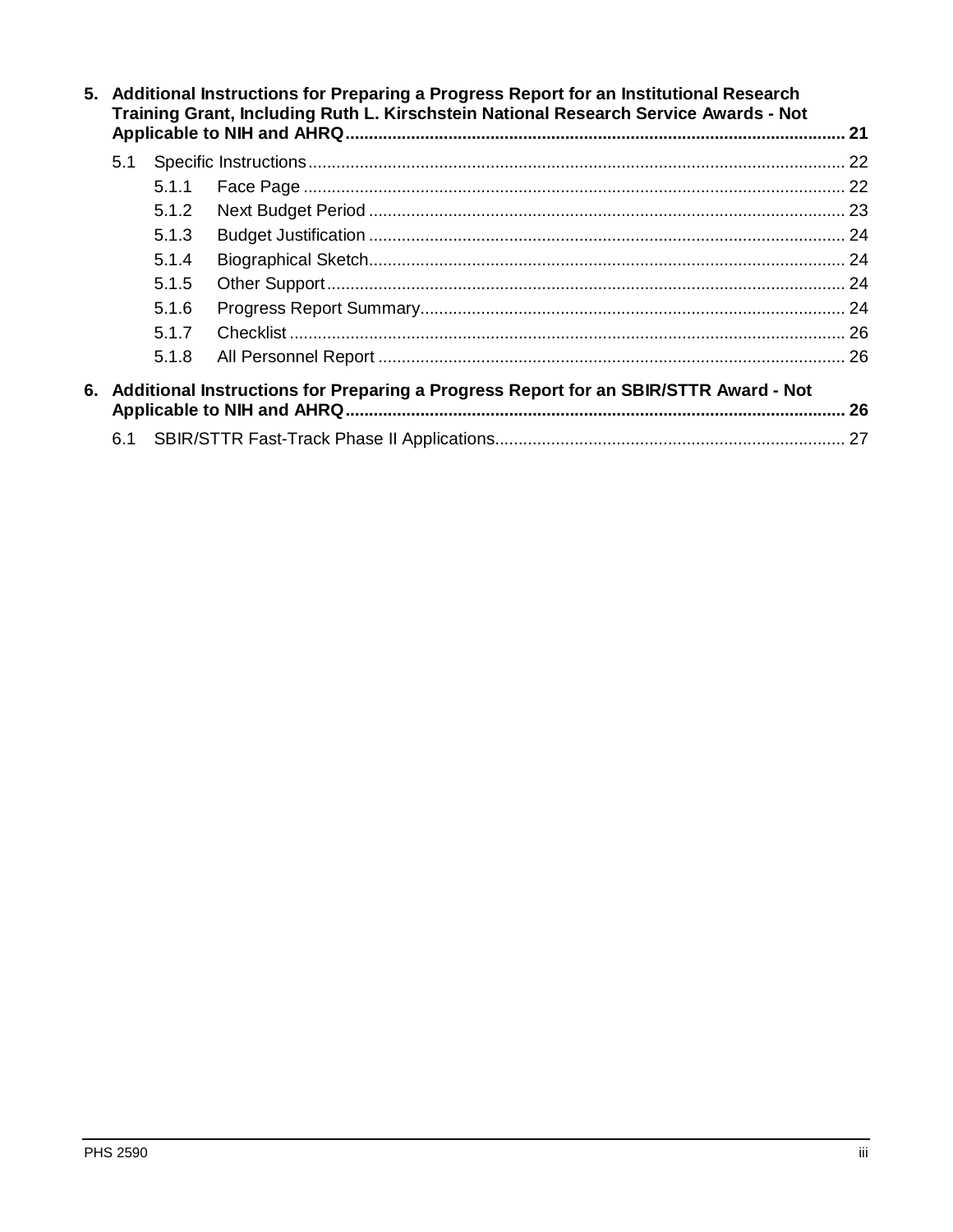# <span id="page-3-0"></span>**Notable and Upcoming Changes**

As detailed in Guide Notice [NOT-OD-15-005,](http://grants.nih.gov/grants/guide/notice-files/NOT-OD-15-005.html) NIH has transitioned to a new module within the eRA Commons known as the Inclusion Management System (IMS) for reporting sex/gender, race, and ethnicity information as required by the [NIH Policy on the Inclusion of Women and Minorities in Clinical](http://grants.nih.gov/grants/funding/women_min/women_min.htm)  [Research.](http://grants.nih.gov/grants/funding/women_min/women_min.htm) The previous system, known as the Population Tracking System, was retired in July 2014. NIH recipients submitting paper progress reports must now use the PHS [Inclusion Enrollment Report](http://grants.nih.gov/grants/forms/inclusion-enrollment-report.pdf)  [format](http://grants.nih.gov/grants/forms/inclusion-enrollment-report.pdf) to report inclusion data.

As indicated in NIH Guide Notices [NOT-OD-13-035,](http://grants.nih.gov/grants/guide/notice-files/NOT-OD-13-035.html) [NOT-OD-14-026,](http://grants.nih.gov/grants/guide/notice-files/NOT-OD-14-026.html) and [NOT-OD-14-092,](http://grants.nih.gov/grants/guide/notice-files/NOT-OD-14-092.html) the RPPR is now required for all NIH awards. NIH continues development of the RPPR for the final progress report and for administrative extensions (Type 4s; e.g., SBIR/STTR Fast-Track Phase II applications) and will continue to update the community as progress is made.

All AHRQ recipients, exclusive of recipients of multi-year funded awards (awards in which the budget and project periods are the same and are longer than 12 months), will have the ability to use the eRA commons RPPR module beginning October 19, 2014. Effective January 1, 2015, AHRQ will require use of the RPPR module for all awards except multi-year funded awards. See Guide Notices [NOT-HS-](http://grants.nih.gov/grants/guide/notice-files/not-hs-15-001.html)[15-001](http://grants.nih.gov/grants/guide/notice-files/not-hs-15-001.html) and [NOT-HS-14-003.](http://grants.nih.gov/grants/guide/notice-files/NOT-HS-14-003.html)

CDC, FDA and IHS do not use the RPPR for progress reports at this time.

In accordance with Guide Notice [NOT-OD-12-160,](http://grants.nih.gov/grants/guide/notice-files/NOT-OD-12-160.html) NIH recipients submitting paper PHS 2590 progress reports (rare cases) are required to provide a My NCBI generated PDF list of publications as part of the progress report. The My NCBI PDF report will serve as [Section 2.6.E., Publications.](#page-17-0)

For SBIR/STTR Fast-Track Phase II applications (SBIR/STTR Fast-Track Phase I final progress reports), follow the instructions in this document in [Section 6.](#page-28-2)

Final Progress Report instructions are relocated to: [http://grants.nih.gov/finalreport.pdf.](http://grants.nih.gov/finalreport.pdf)

Please note the following mailing address change for NIH PHS 2590 progress reports:

Division of Receipt and Referral Center for Scientific Review National Institutes of Health 6701 Rockeledge Drive, Room 2040, MSC 7720 Bethesda, MD 20894-7720 (for regular or US Postal Service Express Mail) Bethesda, MD 20817 (for other courier/express mail delivery only)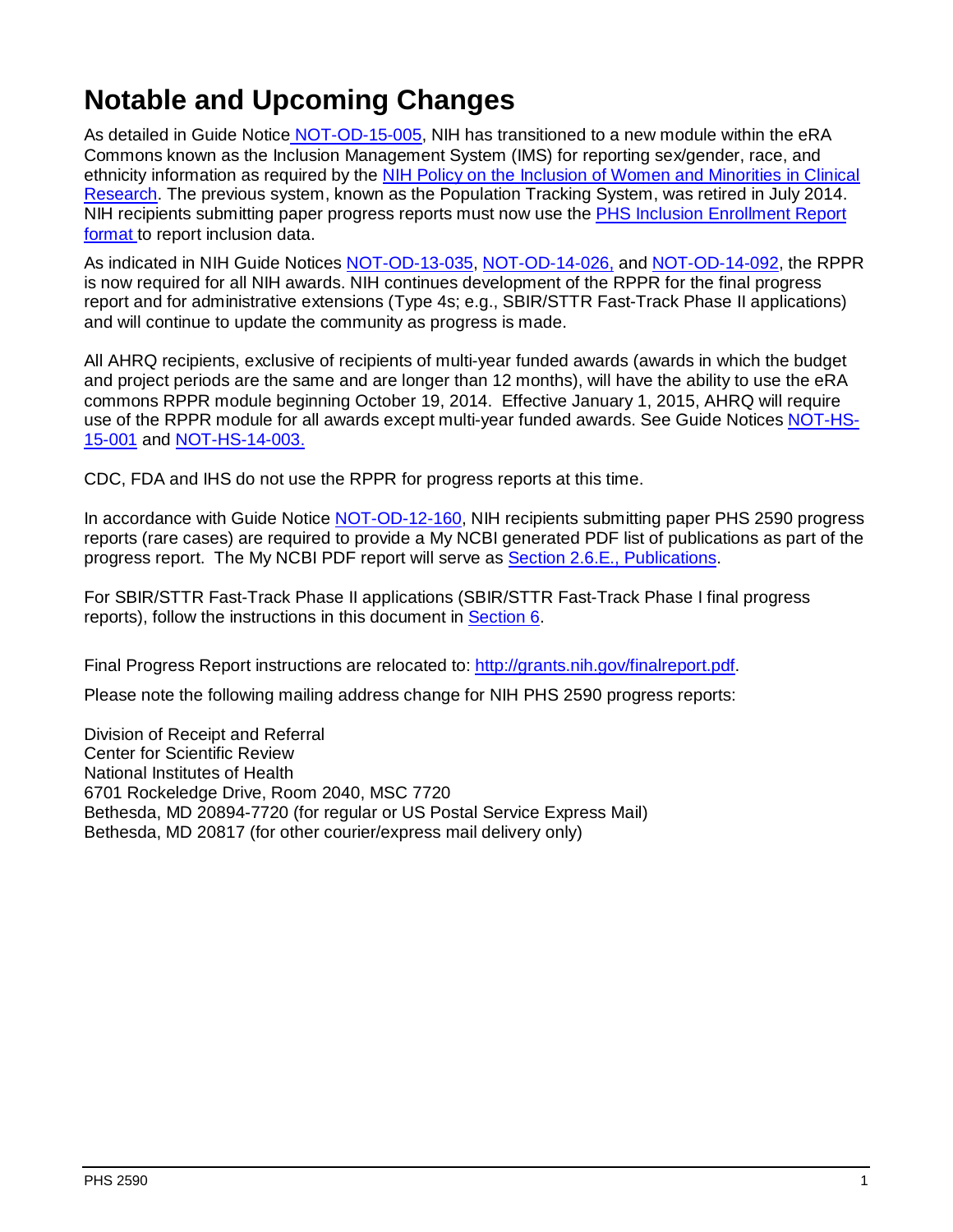# <span id="page-4-0"></span>**1. Continuation Progress Report**

Progress reports are required to continue support of a PHS grant for each budget year within a competitive segment. The PHS 2590 may also be used for more frequent reporting requirements such as interim reporting. Instructions for submitting a Final Progress Report, required for any grant that is terminated, are found at [http://grants.nih.gov/finalreport.pdf.](http://grants.nih.gov/finalreport.pdf) For more information on the PHS 2590, contact Grants Information at [GrantsInfo@nih.gov](mailto:GrantsInfo@nih.gov) or call (301) 435-0714.

For all NIH awards (with the exception of non-competing Type 4s), the annual progress report must be submitted electronically through the eRA Commons electronic Research Performance Progress Report (RPPR) module. Do not use the PHS 2590 for any NIH annual progress report; any such report submitted on the PHS 2590 will not be accepted, and the recipient will be required instead to submit using the RPPR. Guidance on RPPR submission is documented in the NIH RPPR Instruction Guide found at: [http://grants.nih.gov/grants/rppr/rppr\\_instruction\\_guide.pdf.](http://grants.nih.gov/grants/rppr/rppr_instruction_guide.pdf)

All AHRQ recipients, exclusive of recipients of multi-year funded awards (awards in which the budget and project periods are the same and are longer than 12 months), will have the ability to use the eRA commons RPPR module beginning October 19, 2014. Effective January 1, 2015, AHRQ will require use of the RPPR module for all awards except multi-year funded awards. See Guide Notices [NOT-HS-](http://grants.nih.gov/grants/guide/notice-files/not-hs-15-001.html)[15-001](http://grants.nih.gov/grants/guide/notice-files/not-hs-15-001.html) and [NOT-HS-14-003.](http://grants.nih.gov/grants/guide/notice-files/NOT-HS-14-003.html) Recipients of AHRQ multi-year funded awards should continue to use the PHS 2590 and any specific instructions in the Notice of Award.

CDC, FDA and IHS do not use the RPPR for progress reports at this time.

For SBIR/STTR Fast-Track Phase II applications (SBIR/STTR Fast-Track Phase I final progress reports), follow the instructions in this document in [Section 6.](#page-28-2)

For NIH, the PHS 2590 will continue to be used only for non-competing Type 4 progress reports and/or more frequent reporting requirements as indicated in specific terms of award. These paper NIH progress reports must be submitted in hard copy to the centralized mailing address below, in accordance with the special instructions indicated in the Notice of Award:

Division of Receipt and Referral Center for Scientific Review National Institutes of Health 6701 Rockeledge Drive, Room 2040, MSC 7720 Bethesda, MD 20894-7720 (for regular or US Postal Service Express Mail) Bethesda, MD 20817 (for other courier/express mail delivery only) Phone Number: (301) 435-0715

Note that throughout these instructions are references to "competing application instructions." "Competing application instructions" means either the SF424 (R&R) Application Guides [\(http://grants.nih.gov/grants/how-to-apply-application-guide.htm\)](http://grants.nih.gov/grants/how-to-apply-application-guide.htm), or the PHS 398 Grant Application [\(http://grants.nih.gov/grants/funding/phs398/phs398.html\)](http://grants.nih.gov/grants/funding/phs398/phs398.html).

# <span id="page-4-1"></span>**1.1 Continuation Progress Reports for Other PHS Agencies**

While other PHS awarding agencies use these same progress report forms, some may have application requirements that are different from those for NIH recipients. For agency specific instructions for AHRQ, CDC, FDA and IHS, refer to the terms and conditions of the Notice of Award (NoA) or their website listed in the table below.

References to the *[NIH Grants Policy Statement](http://grants.nih.gov/grants/policy/nihgps/index.htm) (NIHGPS)* throughout these instructions apply only to NIH and not to the other PHS awarding agencies. The agencies listed below follow the Department of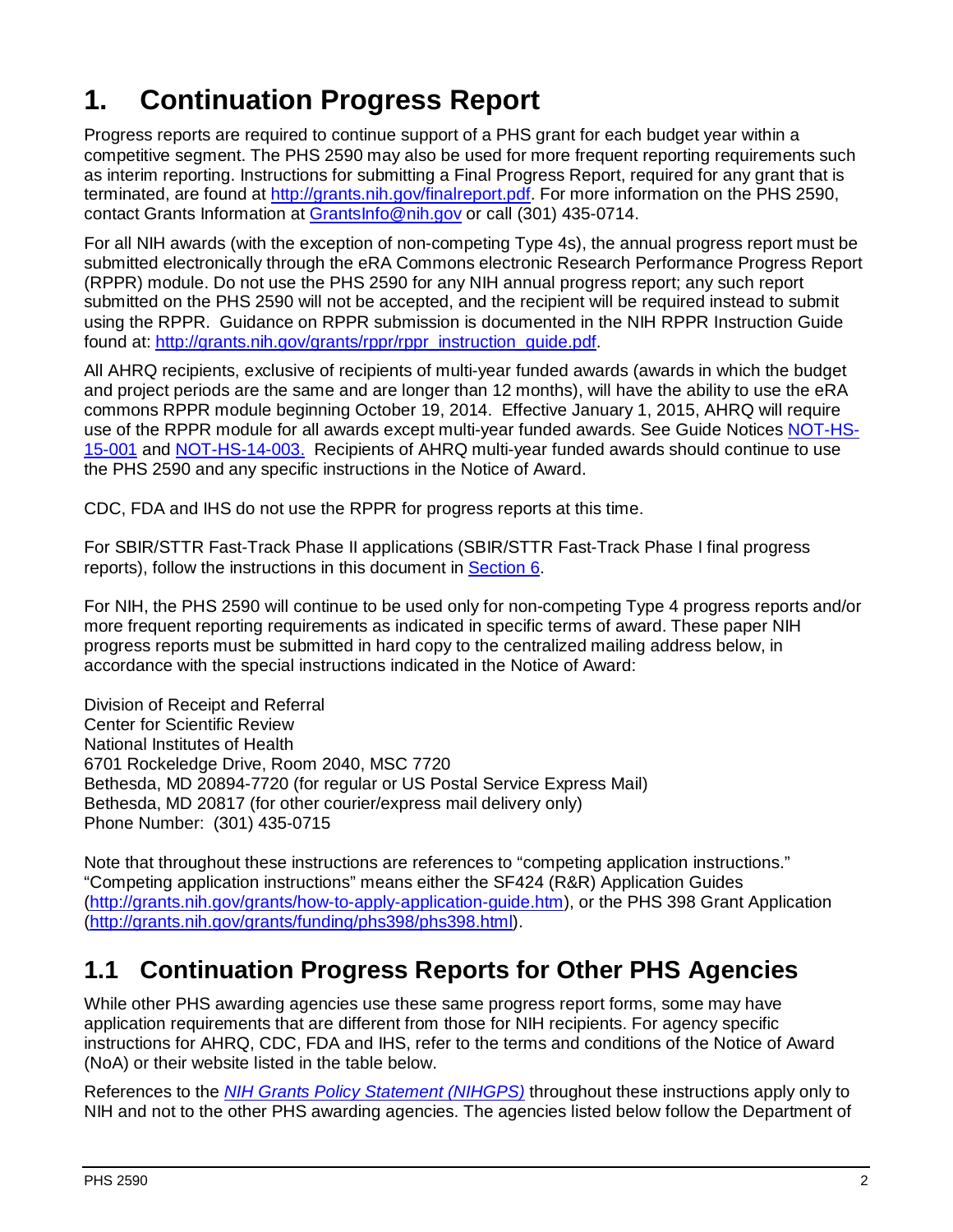Health and Human Services Grants Policy Statement (HHSGPS) as their awarding guidance ([http://www.hhs.gov/sites/default/files/grants/grants/policies-regulations/](http://www.hhs.gov/sites/default/files/grants/grants/policies-regulations/hhsgps107.pdf) hhsgps107.pdf).

| <b>OTHER PHS AWARDING AGENCIES</b>         | <b>PHONE</b>   |
|--------------------------------------------|----------------|
| AGENCY FOR HEALTHCARE RESEARCH AND QUALITY | 301-427-1447   |
| CENTERS FOR DISEASE CONTROL AND PREVENTION | 1-800-232-4636 |
| INDIAN HEALTH SERVICE                      | 301-443-0578   |
| FOOD AND DRUG ADMINISTRATION               | 301-827-7185   |

# <span id="page-5-0"></span>**1.2 Submission of Progress Report for NIH Recipients**

NIH recipients can determine which progress reports are due through the website located at: [http://era.nih.gov/commons/quick\\_queries/index.cfm#progress.](http://era.nih.gov/commons/quick_queries/index.cfm#progress) NIH recipients are responsible for periodically checking the list, which is updated on or around the 30th of each month. In addition to this website, automatic e-mail notifications are sent to the PD/PI.

Progress report due dates are also available in the eRA Commons Status system. For more information on the Commons, see: [https://commons.era.nih.gov/commons/index.jsp.](https://commons.era.nih.gov/commons/index.jsp)

For those few programs where a paper PHS 2590 is still used, NIH recipients submitting these reports are required to submit the completed, signed original PHS 2590 to the Division of Receipt and Referral. Copies are not necessary. **Do not bind or staple the original.** You may substitute computergenerated facsimiles for any of the forms. Substitute forms should be printed in black ink, and maintain the exact wording and format of the government-printed forms, including all captions and spacing. Any questions on completing this continuation progress report should be directed to the awarding component. The forms, in Adobe Acrobat and Microsoft Word, can be downloaded from the NIH web site at [http://grants.nih.gov/grants/forms.htm.](http://grants.nih.gov/grants/forms.htm)

Use English only and avoid jargon. If terms are not universally known, spell out the term the first time it is used and note the appropriate abbreviation in parentheses. The abbreviation may be used thereafter. Prepare the progress report single-sided and single-spaced. NIH requires the use of Arial, Helvetica, Palatino Linotype or Georgia typeface, a black font color and a font size of 11-points or larger. A symbol font may be used to insert Greek letters or special characters; the font size requirement still applies. These fonts will conform to appropriate formatting specifications. The progress reports must be clear and readily legible. Figures, charts, tables, figure legends, and footnotes may be smaller in size but must be black ink, readily legible, and follow the font typeface requirement.

An incomplete or incorrectly prepared continuation progress report may result in a delay in award of funds.

# <span id="page-5-1"></span>**1.3 GrantsInfo, OER, National Institutes of Health**

[NIH Grants Information](http://grants.nih.gov/grants/giwelcome.htm) is a communications resource service for NIH grant-related inquiries. The email address is: [GrantsInfo@nih.gov.](mailto:GrantsInfo@nih.gov) The phone number is (301) 435-0714, TTY (301) 451-5936.

The NIH grants Web site is at [http://grants.nih.gov/grants/oer.htm.](http://grants.nih.gov/grants/oer.htm)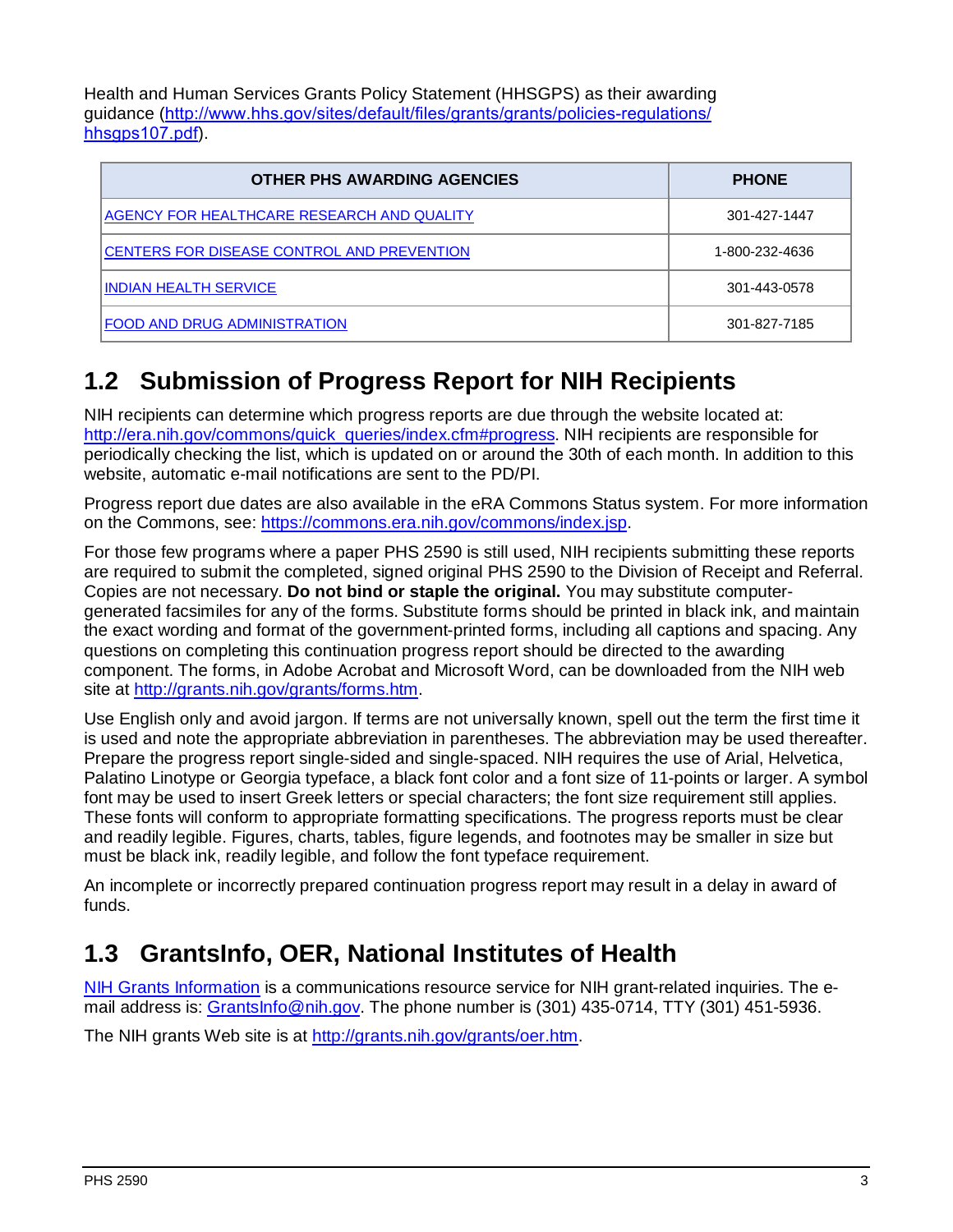# <span id="page-6-0"></span>**1.4 Paperwork Burden**

Public reporting burden for this collection of information is estimated to 15 hours per response, including the time for reviewing instructions, searching existing data sources, gathering and maintaining the data needed, and completing and reviewing the collection of information. **An agency may not conduct or sponsor, and a person is not required to respond to, a collection of information unless it displays a currently valid OMB control number.** Send comments regarding this burden estimate or any other aspect of this collection of information, including suggestions for reducing this burden, to: NIH, Project Clearance Branch, 6705 Rockledge Drive, MSC 7974, Bethesda, MD 20892- 7974, ATTN: PRA (0925-0002). Do not send progress reports to this address.

# <span id="page-6-1"></span>**1.5 Registration Reminders**

### <span id="page-6-2"></span>**1.5.1 DUNS Registration for the Recipient Organization & Subaward/Consortium Organizations**

A Data Universal Numbering System (DUNS) number is required for all progress reports-paper and electronic-and must be obtained prior to submission. For organizations that already have multiple DUNS numbers, one DUNS number should be selected by an AOR and used consistently for all submissions. The AOR should be consulted to determine the appropriate number to use.

The DUNS number is considered the Federally-recognized unique identifier and is used for reporting purposes, particular those associated with the *Federal Funding Accountability and Transparency Act (FFATA) of 2006* (P.L. 109-282).

FFATA also includes a requirement for reporting on subaward information. Therefore an accurate DUNS number for each first-tier subaward/consortium organization must also be provided as part of the Project/Performance Site Information.

Additional information on DUNS registration is found at: [http://fedgov.dnb.com/webform/displayHomePage.do.](http://fedgov.dnb.com/webform/displayHomePage.do)

A DUNS number is required for System for Award Management Registration (see 1.5.2 below).

### <span id="page-6-3"></span>**1.5.2 System for Award Management (SAM) Registration for the Recipient Organization**

Prior to submission of all progress reports-paper and electronic-organizations are required to be registered in the System for Award Management (SAM) (formerly CCR). Organizations must maintain the currency of the information in the registry and renew the registration annually or more frequently if required by changes in information or another award term. For additional information regarding maintaining an active SAM registration, see NIH Guide Notice [NOT-OD-11-004.](http://grants.nih.gov/grants/guide/notice-files/NOT-OD-11-004.html)

SAM is a government-wide registry for organizations doing business with the U.S. Government. The registry collects, validates, stores, and disseminates data in support of agency acquisition missions, including Federal agency contract and assistance awards. The SAM registry will be used by Federal agencies to validate the DUNS number provided. Validation of the DUNS number will be critical for agencies to comply with the requirements of the *Federal Funding Accountability and Transparency Act (FFATA) of 2006* (P.L. 109-282).

Organizational information entered into the SAM must match that in the eRA Commons. Since CCR Registration can take several days to complete, the process should be started well in advance of a submission date to avoid potential delays. An AOR should be consulted to determine if the organization has properly completed and maintained SAM registration. Use the SAM.gov "Manage Entity" function to manage entity registrations. See the Grants Registrations User Guide at [http:///www.sam.gov](http://www.sam.gov/) for additional information.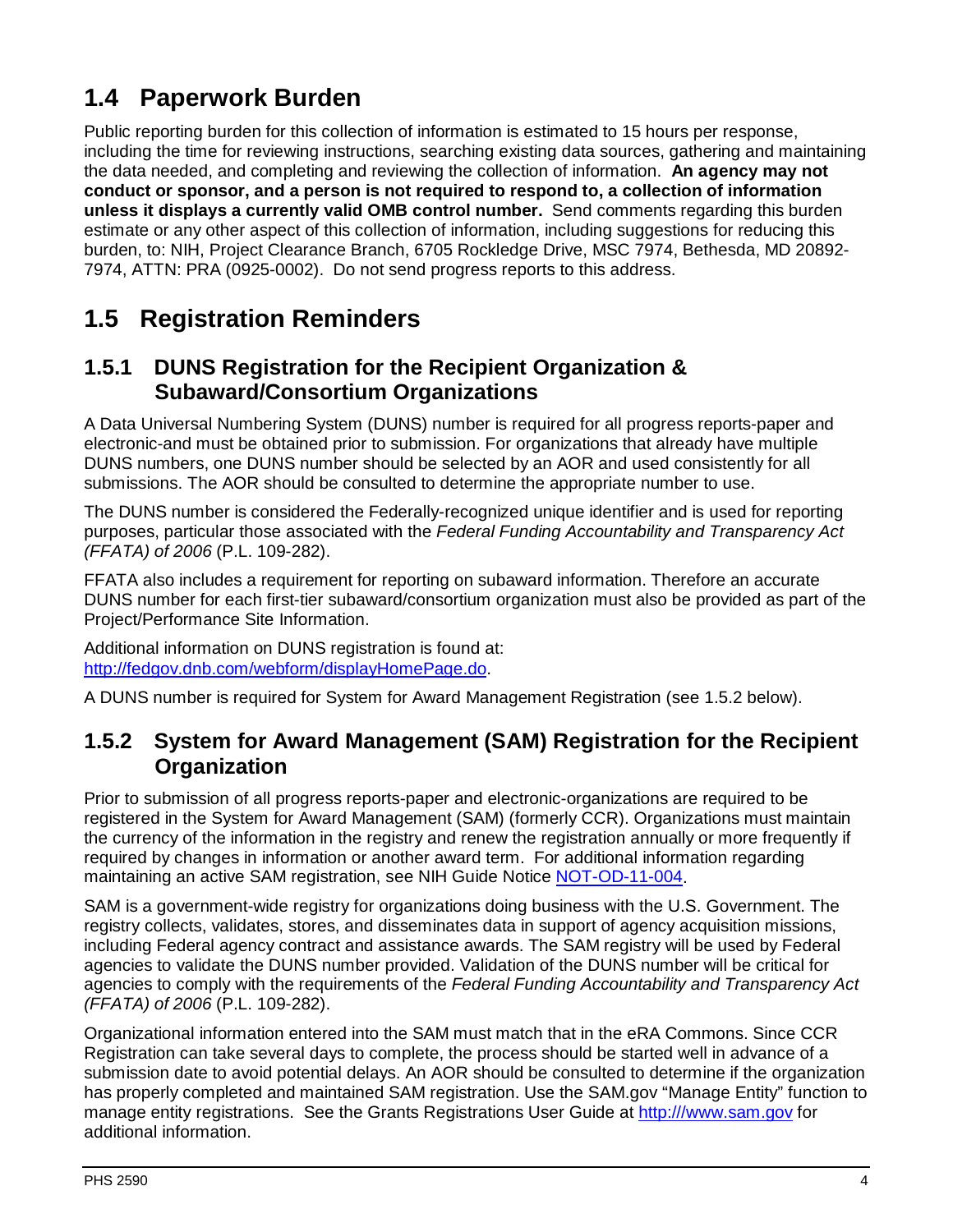# <span id="page-7-0"></span>**2. General Instructions for Preparing Progress Reports**

For submission of paper PHS 2590 progress reports, follow the instructions below, using the fillable PHS 2590 Forms posted at [http://grants.nih.gov/grants/funding/2590/2590.htm.](http://grants.nih.gov/grants/funding/2590/2590.htm)

# <span id="page-7-1"></span>**2.1 Face Page**

### <span id="page-7-2"></span>**Items 1-5.**

Provide the requested information, noting all changes in Section 12 of the Face Page.

**Multiple PD/PIs:** If multiple PD/PIs are part of the NIH approved project, use the Face Page-Continued page to provide items 2a – 2e for all PD/PIs. NIH requires one PD/PI be designated as the "contact PD/PI." This individual should be listed in block 2a of the Face Page with all additional PD/PIs listed on the Face Page - Continued.

If this progress report submission includes a change in the contact PD/PI, include the name and contact information for the new contact PD/PI in Section 2a of the Face Page (Form Page 1). Note this change in Section 12 of the Face Page. All other PD/PIs should be listed using the Face Page-continued page. Also address this change in the Progress Report Summary by indicating a Change in the Multiple PD/PI Leadership Plan. Remember, the designated contact PD/PI must be from the recipient institution if PD/PIs are from more than one Institution.

#### **Item 6. Human Subjects**

Policy on research involving human subjects can be found in the *[NIH Grants Policy Statement](http://grants.nih.gov/grants/policy/nihgps/index.htm)* or the competing application instructions. Guidance pertaining to Human Subjects Research, including clinical trials and NIH-Defined Phase III Clinical Trials, may be found in Part II of the [Supplemental Grant](https://grants.nih.gov/grants/how-to-apply-application-guide/forms-d/supplemental-instructions-forms-d.pdf)  [Instructions for All Competing Application and Progress Reports.](https://grants.nih.gov/grants/how-to-apply-application-guide/forms-d/supplemental-instructions-forms-d.pdf) Human subject definitions are found in Part III of the [Supplemental Grant Instructions for All Competing Application and Progress Reports.](https://grants.nih.gov/grants/how-to-apply-application-guide/forms-d/supplemental-instructions-forms-d.pdf) Check "No" if activities involving human subjects are **not** planned **at any time** during the proposed budget period. The remaining parts of Item 6 are then not applicable.**Check "Yes"** if activities involving human subjects are planned **at any time** during the budget period, either at the applicant organization or at any other project/performance site or collaborating institution. "Yes" should be checked even if the research is exempt from HHS regulatory requirements for the protection of human subjects.

**Appropriately designating whether human subjects are involved may facilitate processing of an award. Information about how the regulations apply to the proposed research may be obtained from the [Office for Human Research Protections](http://www.hhs.gov/ohrp) (OHRP), Department of Health and Human Services, [http://www.hhs.gov/ohrp,](http://www.hhs.gov/ohrp) or the program administrator in the awarding component. The PHS will make a final determination as to whether the proposed activities are covered by the regulations (i.e., non-exempt) or are in an exempt category.**

**Exempt Research.** If all the activities are designated to be exempt from the regulations, insert the exemption number(s) corresponding to one or more of the six exemption categories listed in the *[NIH](http://grants.nih.gov/grants/policy/nihgps/index.htm)  [Grants Policy Statement](http://grants.nih.gov/grants/policy/nihgps/index.htm)* or the competing application instructions or the Protection of Human Subject regulations (45 CFR 46.101(b)). The remaining parts of Item 6 are then not applicable.

**Non-Exempt Research.** If any of the planned activities involving human subjects are not exempt, complete the remaining parts of Item 6. If the applicant organization has a current approved Federal Wide Assurance on file with the OHRP, insert the Assurance number and the most recent date of approval by the Institutional Review Board (IRB) for the proposed activities. This date must not be earlier than one year before the start date for which the Progress Report is submitted. **No Progress Report for continuation support should be submitted until the necessary certification of annual IRB review has been obtained.**

### **Item 7. Vertebrate Animals.**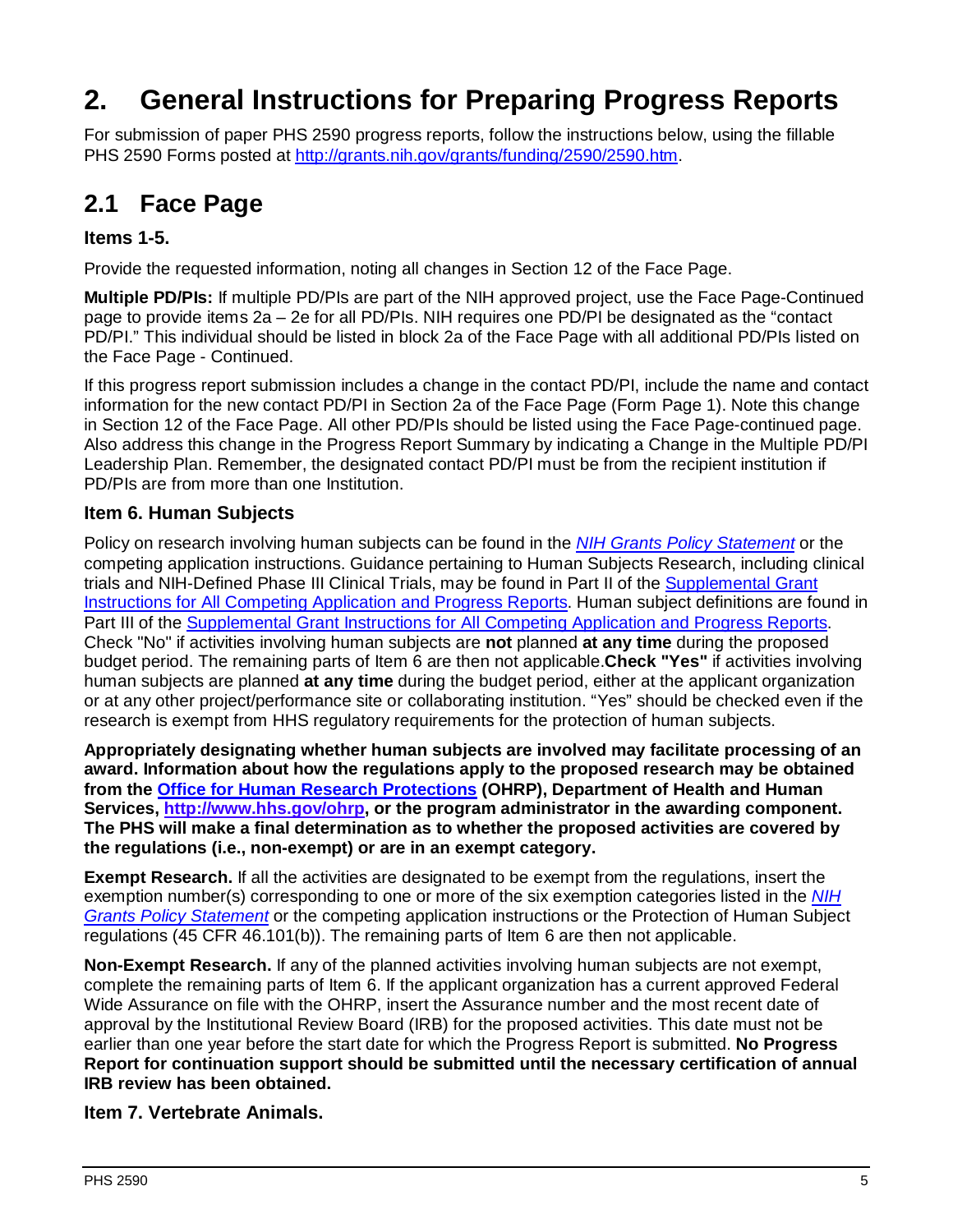Policy on research activities involving vertebrate animals can be found in the *[NIH Grants Policy](http://grants.nih.gov/grants/policy/nihgps/index.htm)  [Statement](http://grants.nih.gov/grants/policy/nihgps/index.htm)* or the competing application instructions. If activities involving vertebrate animals are **not** planned **at any time** during the proposed budget period, check "No." The remaining parts of Item 7 are then not applicable.

Check "Yes" if activities involving vertebrate animals are planned **at any time** during the budget period, either at the applicant organization or at any other project/performance site or collaborating institution. If the applicant organization has a current approved Animal Welfare Assurance on file with the Office of Laboratory Animal Welfare (OLAW), enter the Assurance number of the applicant organization in Item 7b. In addition, provide certification of current Institutional Animal Care and Use Committee (IACUC) approval of the animal activities. PHS Policy requires that IACUC approval occur within the past three years to be considered current. **Progress reports for continuation support should NOT be submitted until the necessary verification of IACUC review has been obtained**.

### **Item 8a. Direct Costs Requested for Next Budget Period**

Enter the direct costs from Form Page 2.

#### **Item 8b. Total Costs Requested for Next Budget Period**

Enter the sum of the total direct costs from Item 8a and F&A costs.

#### **Item 9. Inventions and Patents**

Check "No," if no inventions were conceived or reduced to practice during the course of work under this project during the previous budget period.

Check "Yes," if any inventions were conceived or reduced to practice during the course of work under this project during the previous budget period. Check the appropriate box to indicate whether this information has or has not been previously reported to the PHS or to the official responsible for patent matters at the recipient organization.

According to NIH Grants Policy and Federal law, NIH recipient organizations must promptly report all inventions that are either conceived or first actually reduced to practice using NIH grant funds. Invention reporting compliance as specified at 37 CFR 401.14 is described at [http://www.iedison.gov.](http://www.iedison.gov/) The recipient is encouraged to submit reports electronically using Interagency Edison [\(http://www.iedison.gov\)](http://www.iedison.gov/). Inquiries or correspondence should be directed to:

Division of Extramural Inventions and Technology Resources Office of Policy for Extramural Research Administration, OER, NIH 6705 Rockledge Dr., MSC 7980 Bethesda, MD 20892-7980 (301) 435-1986

Information from these reports is retained by the NIH as confidential and submission does not constitute any public disclosure. Failure to report as described at 37CFR Section 401.14 is a violation of 35 USC 202 and may result in loss of the rights of the recipient organization.

#### **Item 10. Project/Performance Sites**

Indicate where work described will be conducted. If work will be conducted at the applicant institution, state "applicant" under Name of Organization; it is not necessary to re-enter the address, DUNS, and Congressional District if it is the same as that provided in block 3 of the Face Page. If more than one site, use the Project/Performance Site Format Page to list all the sites, including Department of Veterans Affairs (VA) facilities and foreign sites. One of the sites indicated must be the applicant organization or be identified as off site in accordance with the applicant organization's negotiated Facilities and Administrative (F&A) agreement.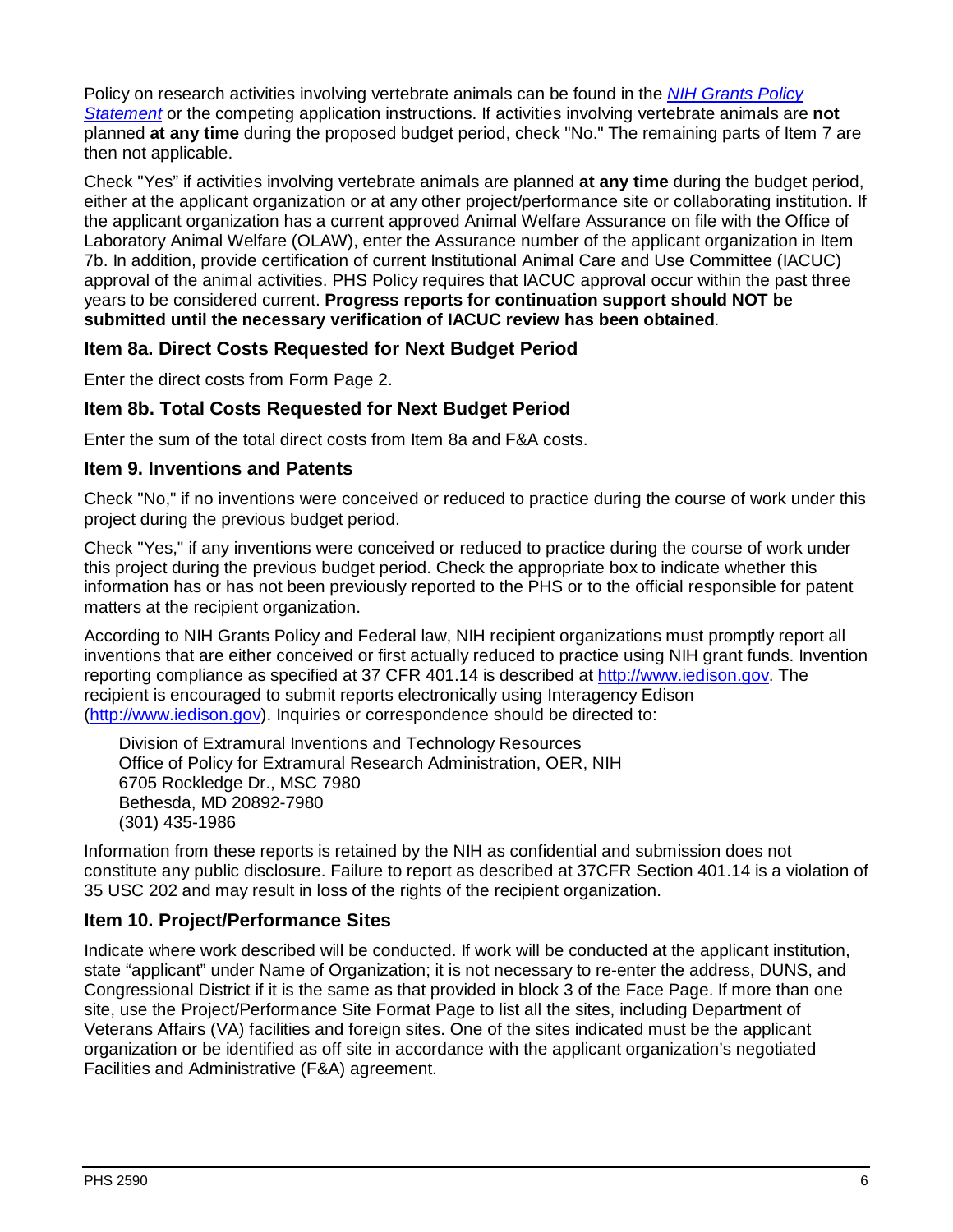If including a NEW Project/Performance Site where either human subjects or vertebrate animals will be involved, indicate a change on the Progress Report Summary, Form Page 5, and address the change in the Summary under D. Plans, item A or B, as appropriate.

If a Project/Performance Site is engaged in research involving human subjects, the applicant organization is responsible for ensuring that the Project/Performance Site operates under an appropriate Federal Wide Assurance for the protection of human subjects and complies with [45 CFR](http://www.hhs.gov/ohrp/humansubjects/guidance/45cfr46.html)  [Part 46](http://www.hhs.gov/ohrp/humansubjects/guidance/45cfr46.html) and other NIH human subject related policies described in Part II of the [Supplemental Grant](https://grants.nih.gov/grants/how-to-apply-application-guide/forms-d/supplemental-instructions-forms-d.pdf)  [Instructions for All Competing Application and Progress Reports](https://grants.nih.gov/grants/how-to-apply-application-guide/forms-d/supplemental-instructions-forms-d.pdf) and the *[NIH Grants Policy Statement](http://grants.nih.gov/grants/policy/nihgps/index.htm)*.

For research involving live vertebrate animals, the applicant organization must ensure that all Project/Performance Sites hold OLAW-approved Assurances. If the applicant organization does not have an animal program or facilities and the animal work will be conducted at an institution with an Assurance, the applicant must obtain an Assurance from OLAW prior to an award.

### **Item 11. Official Signing for Applicant Organization**

Name of individual authorized to act for the applicant organization and to assume the obligations imposed by the Federal laws, requirements, and conditions for a grant or grant application, including the applicable Federal regulations. Provide name, title and contact information for the signing official.

### **Item 12: Face Page Corrections and Changes**

Use this space for corrections and changes.

### **Item 13. Applicant Organization Certification and Acceptance**

An original signature, in ink, is required. Only an institutional official with formal designated or delegated authority to sign on behalf of the organization may sign the form. The signature must be dated. In signing the Face Page, the AOR of the applicant organization certifies that the applicant organization will comply with all applicable assurances and certifications listed below. The applicant organization is responsible for verifying the accuracy, validity, and conformity with the most current institutional guidelines of all the administrative, fiscal, and scientific information in the progress report, including the Facilities and Administrative cost rate. Deliberate withholding, falsification, or misrepresentation of information could result in administrative actions, such as withdrawal of a progress report, suspension and/or termination of an award, debarment of individuals, as well as possible criminal penalties. The signer further certifies that the applicant organization will be accountable both for the appropriate use of any funds awarded and for the performance of the grant-supported project or activities resulting from this progress report. The recipient institution may be liable for the reimbursement of funds associated with any inappropriate or fraudulent conduct of the project activity.

### **Assurances/Certifications**

Each progress report to the PHS requires that the following policies, assurances, and/or certifications be verified by the signature of the Authorized Organization Representative (AOR) on the Face Page of the progress report. The list of assurances, certifications, and other policies that apply to progress reports submitted to NIH and other PHS agencies is found in [Part III of the Supplemental Grant](https://grants.nih.gov/grants/how-to-apply-application-guide/forms-d/supplemental-instructions-forms-d.pdf#part_iii_policies_assurances)  [Instructions for All Competing Application and Progress Reports.](https://grants.nih.gov/grants/how-to-apply-application-guide/forms-d/supplemental-instructions-forms-d.pdf#part_iii_policies_assurances) Applicants and recipients must comply with a number of additional public policy requirements. Contact the institution's research grant administrative office or refer to the *[NIH Grants Policy Statement](http://grants.nih.gov/grants/policy/nihgps/index.htm)* for additional information.

The policies, assurances and certifications listed in Part III may or may not be applicable to certain projects, programs, or types of applicant organizations. If unable to certify compliance, provide an explanation and place it after the All Personnel Report Form Page 7 (4.1.7).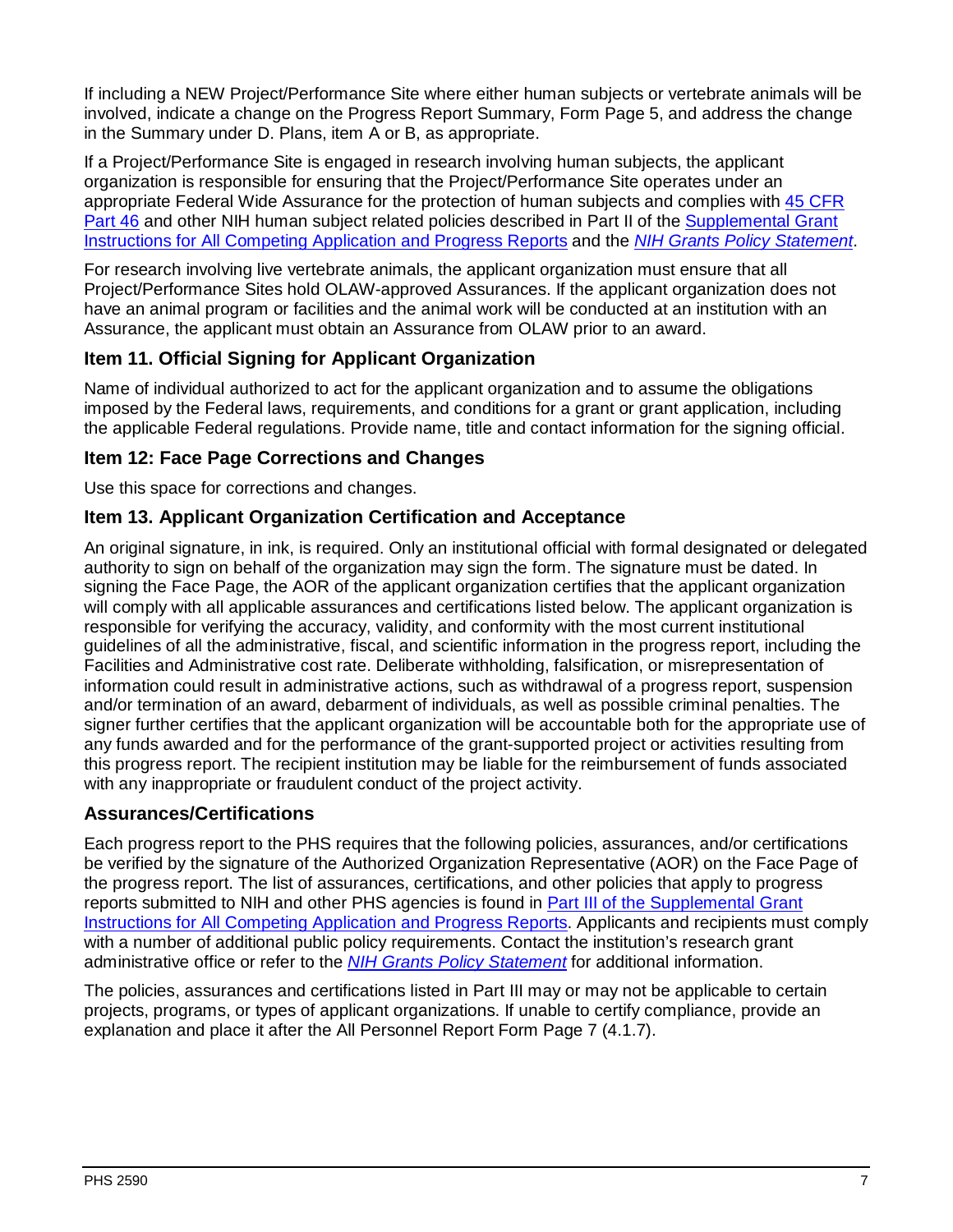# <span id="page-10-0"></span>**2.2 Detailed Budget for Next Budget Period (Not Applicable to SBIR/STTR Fast-Track Phase II Applications)**

### **FORM PAGE 2**

Itemize the direct costs requested for the next budget period by budget categories. Use the recommended direct cost shown on the spreadsheet included with the Notice of Award issued in the competitive year as the guide for developing the line item annual budget. Use Form Page 3 and continuation pages as necessary to provide required explanation of budget items.

For multi-project grants where individual projects are budgeted separately, additional copies of Form Page 2 should be prepared for each project or core in the program. Number these pages consecutively. Do not use suffixes such as 2a, 2b. On the individual budget pages for each specific project, clearly identify the name of the project leader and the title of the project.

Certain conditions may change the funding requirements for a budget period from those originally recommended. Such proposed funding changes, particularly increases over the recommended level, must be explained and fully justified for PHS awarding component consideration.

#### **Name and Role on Project**

Starting with the PD/PI(s), list all employees of the applicant organization who will be involved on the project for at least one person month or more, regardless of whether or not salaries are requested.

Months Devoted to Project. Enter the number of months devoted to the project. Three columns are provided depending on the type of appointment being reflected, academic, calendar, and/or summer months. Individuals may have consecutive appointments within a calendar year, for example for an academic period and a summer period. In this case, identify each appointment separately using the corresponding column.

If effort does not change throughout the year, use only the calendar months column. If effort varies between academic and summer months, leave the calendar months column blank and use only the academic and summer months columns. In cases where no contractual appointment exists with the applicant organization and salary is requested, enter the number of months devoted to the project period.

If a change in the level of effort for the PD/PI(s) or other Senior/Key Personnel designated on the NoA is proposed from what was approved in the competing year award of this project, a detailed justification must be provided under [Section 2.3 Budget Justification.](#page-12-0)

### **Salary Requested**

Regardless of the number of months being devoted to the project, enter the dollar amounts for each position for which funds are requested. The salary requested may not proportionally exceed any imposed salary limitation. Recipients are encouraged to check the [NIH Guide for Grants and Contracts](http://grants.nih.gov/grants/guide/index.html) for the salary limitation each year [\(http://grants.nih.gov/grants/policy/salcap\\_summary.htm\)](http://grants.nih.gov/grants/policy/salcap_summary.htm).

### **Fringe Benefits**

Fringe benefits may be requested in accordance with the institutional guidelines for each position, provided the costs are treated consistently by the applicant organization as a direct cost to all sponsors.

#### **Totals**

Calculate the totals for each position and enter the subtotals in each column where indicated.

#### **Special Instructions for Individuals with Joint University and Department of Veterans Affairs (V.A.) Appointments**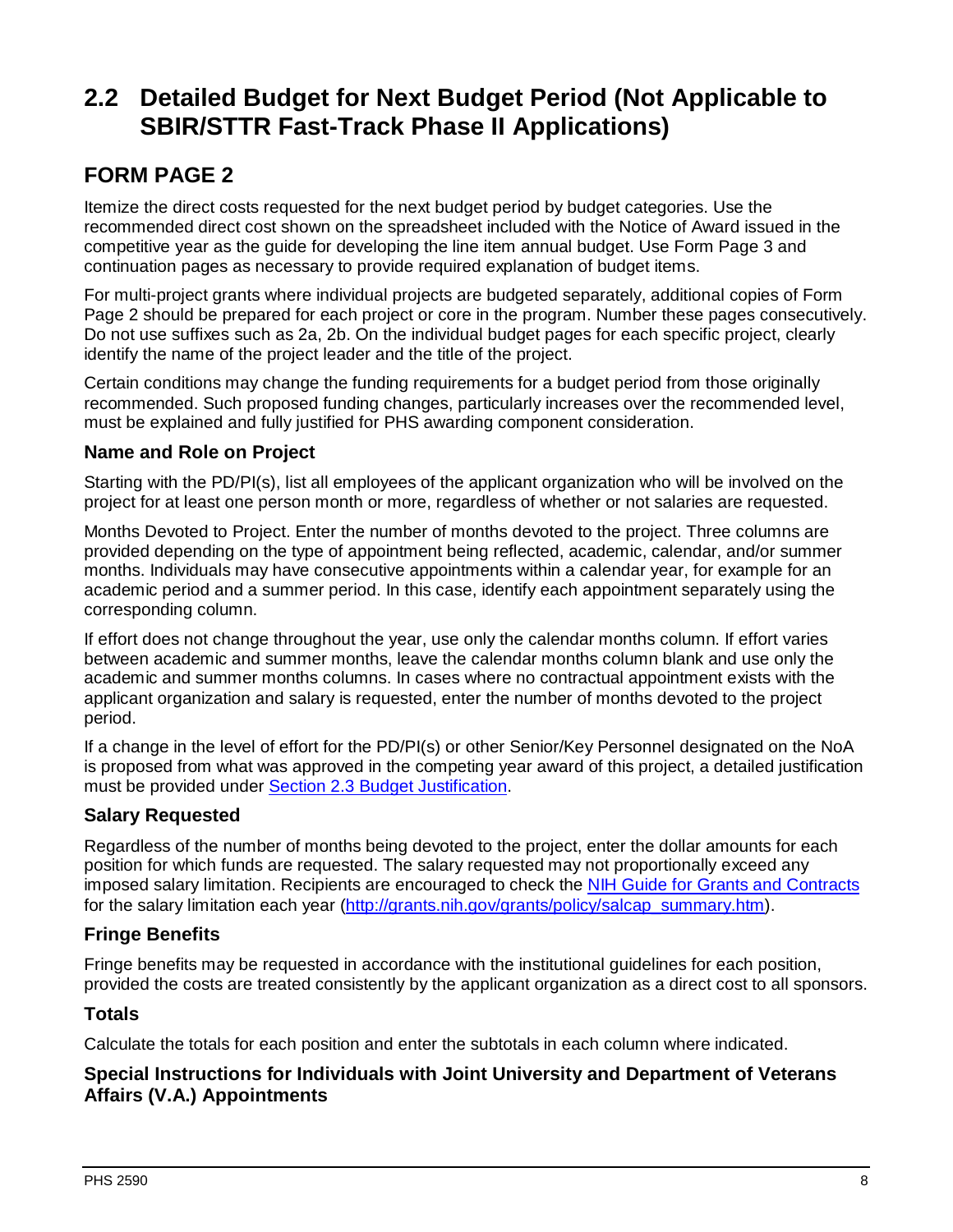Individuals with joint university and V.A. appointments may request the university's share of their salary in proportion to the effort devoted to the research project. The individual's salary with the university determines the base for computing that request. Signature by the institutional official on the application certifies that: (1) the individual is applying as part of a joint appointment specified by a formal Memorandum of Understanding between the university and the V.A.; and (2) there is no possibility of dual compensation for the same work, or of an actual or apparent conflict of interest regarding such work. Additional information may be requested by the awarding components.

### **Consultant Costs**

Whether or not costs are involved, provide the names and organizational affiliations of all consultants, other than those involved in consortium/contractual arrangements. Include consultant physicians in connection with patient care and persons who serve on external monitoring boards or advisory committees to the project. Briefly describe on Form Page 3 any changes in services to be performed. Include the number of days of anticipated consultation, the expected rate of compensation, travel, per diem, and other related costs.

### **Equipment**

List separately each item of equipment and justify the purchase on Form Page 3, if not previously approved.

#### **Supplies**

Itemize supplies in separate categories, such as glassware, chemicals, radioisotopes, etc. Categories in amounts less than \$1,000 do not have to be itemized. If animals are to be purchased, state the species, strain(s), ages, sex, and the number of animals to be used.

#### **Travel**

Itemize travel requests and justify on Form Page 3. Provide the purpose and destination of each trip and the number of individuals for whom funds are requested.

### **Patient Care Costs**

Indicate the basis for estimating costs in this category in detail, including the number of patient days, estimated cost per day, and cost per test or treatment. If both inpatient and outpatient costs are requested provide information for each separately, and if multiple sites are to be used, provide the information in detail for each site.

Include information regarding projected patient accrual for the budget period and relate this information to the budget request for patient care costs.

Provide specific information regarding anticipated sources of other support for patient care costs, e.g., third party recovery or pharmaceutical companies. Include potential or expected utilization of General Clinical Research Centers.

Patient care costs do **not** include travel, lodging, and subsistence or donor/volunteer fees. Request these costs in the Other Expenses category. Request the costs for consultant physician fees in the Consultant Costs category. Patient care costs will be provided to foreign organizations only in exceptional circumstances.

### **Alterations and Renovation**

Itemize by category and justify on Form Page 3 the costs of essential alterations and renovations, including repairs, painting, removal or installation of partitions, shielding, or air conditioning. When applicable, indicate the square footage involved, giving the basis for the costs, such as an architect's or contractor's detailed estimate as outlined in the *[NIH Grants Policy Statement](http://grants.nih.gov/grants/policy/nihgps/index.htm)*. Line drawings of the proposed alterations should be submitted with the progress report where required by the *[NIH Grants](http://grants.nih.gov/grants/policy/nihgps/index.htm)  [Policy Statement](http://grants.nih.gov/grants/policy/nihgps/index.htm)*. Note, costs for any Alterations and Renovations (A&R) were previously unallowable from foreign institutions, international organizations and domestic applications with foreign subawards.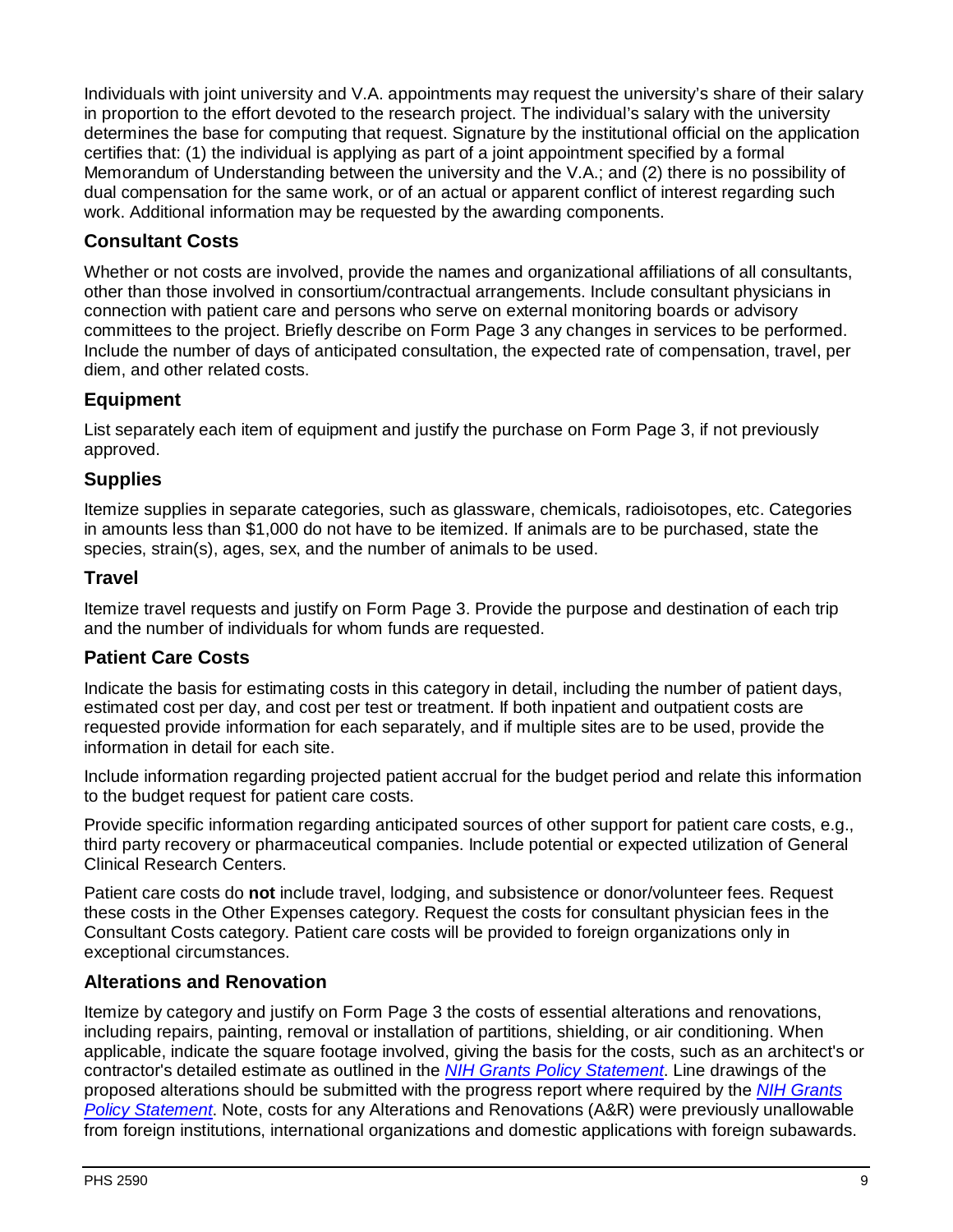However an HHS policy change now allows for minor A&R (<\$500,000) on these applications. When requesting minor A&R costs under this policy, provide detailed information on the planned A&R in the budget justification.

### **Other Expenses**

Itemize any other expenses by category and unit cost. These might include animal maintenance (unit care costs and number of days), patient travel, donor fees, publication costs, computer charges, rentals and leases, equipment maintenance, service contracts, and tuition remission when budgeted separately from salary/fringe benefits.

#### **Consortium/Contractual Costs**

Each participating consortium/contractual organization must submit a separate detailed budget (Form Page 2) and budget justification (Form Page 3) for the next budget period. If a new consortium is added, follow the guidelines in the competing application instructions.

List the Facilities and Administrative (F&A) costs, if any, and provide the basis for the rate in the Consortium/Contractual Costs category. Insert the page(s) for each consortium/contractual organization after Form Page 3 and number them consecutively.

The sum of all consortium/contractual costs (direct and F&A) must be entered in the Consortium/Contractual Costs category of the applicant organization's budget.

## <span id="page-12-0"></span>**2.3 Budget Justification (Not Applicable to SBIR/STTR Fast-Track Phase II Applications)**

### **FORM PAGE 3**

#### **Budget Justification**

Provide detailed justification for those line items and amounts that represent a significant change from previously recommended levels (e.g., total rebudgeting greater than 25 percent of the total award amount for this budget period).

If there has been a significant change in the level of effort devoted to the project from what was approved in the competing year award for the PD/PI or other Senior/Key Personnel designated on the NoA, provide a justification of the reduction for those individuals. (A significant change in level of effort is defined in Federal regulations as a **25 percent reduction** in time devoted to the project.)

### **Current Budget Period**

In the space provided, or on additional pages, explain any estimated unobligated balance of total costs (including prior year funds carried over) that is greater than 25 percent of the current year's total approved budget. Explain why there is a significant balance and how it will be spent if carried forward into the next budget period. The "total approved budget" equals the current fiscal year award authorization plus any carryover of funds from a prior year. The numerator equals the total amount available for carryover and the denominator equals the current year's total approved budget.

# <span id="page-12-1"></span>**2.4 Biographical Sketch**

### **BIOGRAPHICAL SKETCH FORMAT PAGE**

Complete a Biographical Sketch for all **new** senior/key personnel since the previous submission. Follow the biosketch instructions in the competing application guide.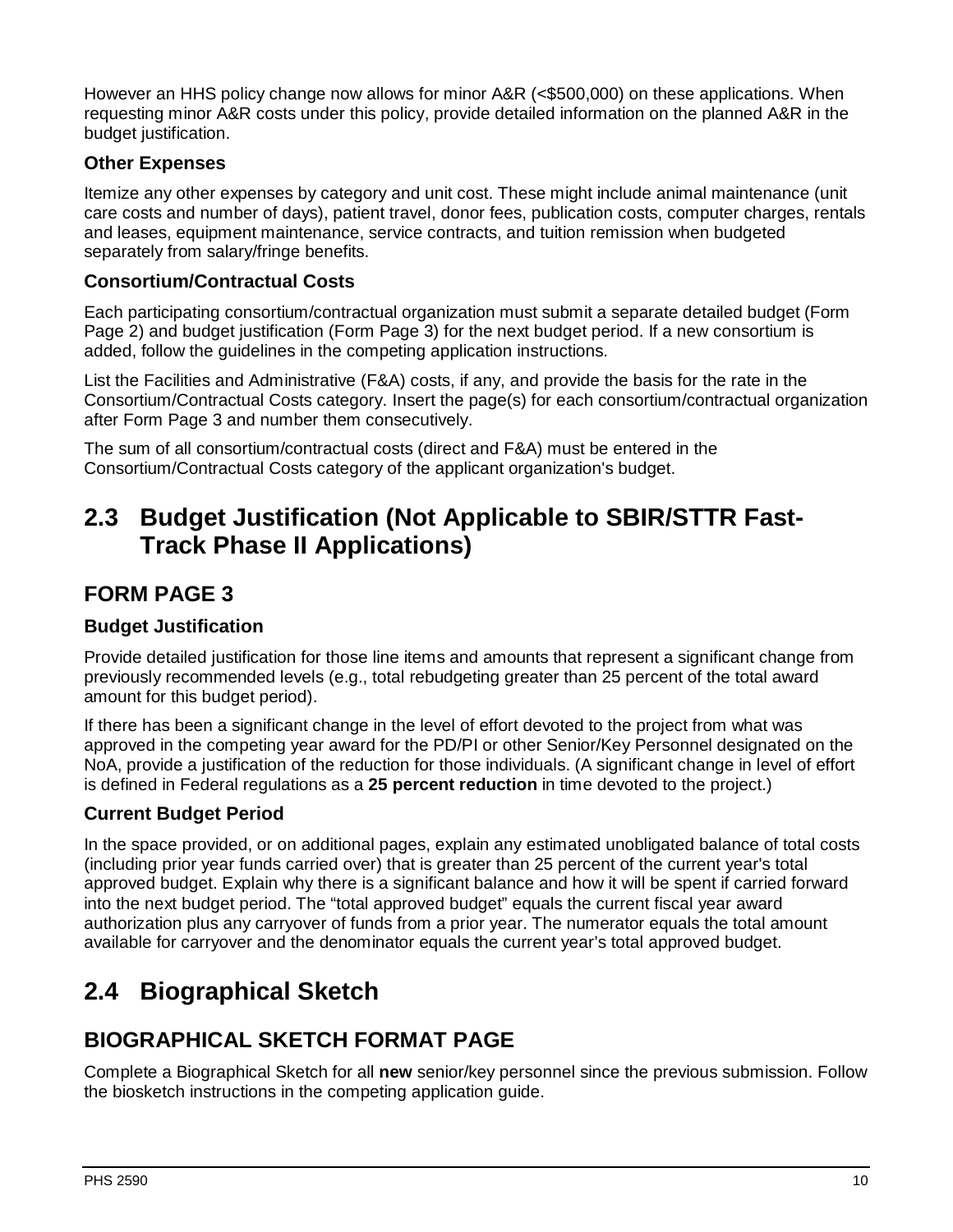# <span id="page-13-0"></span>**2.5 Other Support**

For the purposes of the continuation progress report, other support information is **only** required on **active** support for all senior/key personnel. Include other active support for all senior/key personnel whose support has changed and indicate what the change has been. Refer to the competing application instructions, definitions, policy, and format pertaining to other support. Do not include other supporting information for individuals designated as other significant contributors unless their involvement has changed so that they now meet the definition of senior/key personnel.

# <span id="page-13-1"></span>**2.6 Progress Report Summary**

## **FORM PAGE 5**

Well-planned Progress Reports can be of great value by providing records of accomplishments that serve as a basis for continued support of the project. Furthermore, Progress Reports provide information to awarding component staff that is essential in the assessment of changes in scope or research objectives (as defined in the *[NIH Grants Policy Statement](http://grants.nih.gov/grants/policy/nihgps/index.htm)*) from those actually funded. They are also an important information source for the awarding component staff in preparing annual reports, in planning programs, and in communicating scientific accomplishments to the public and to Congress.

The Progress Report should be a brief presentation of the accomplishments on the research project during the reporting period, in language understandable to a biomedical scientist who may not be a specialist in the project's research field. The style used in *Scientific American* articles would be appropriate. Abbreviations and language that may not be known to the broader scientific community should be avoided unless clearly defined.

When submitting Progress Reports for program project grants, center grants, education grants, or other large multicomponent grants, contact the program official of the awarding agency for specific instructions.

The entire Progress Report for regular projects, exclusive of the list of publications and the inclusion enrollment report forms **should not exceed two pages.** The report should follow the outline and numbering system shown below. Continuation pages may be used as necessary. Tables and figures that summarize key accomplishments are not counted in the two-page limit.

### **A. Specific Aims**

The aims, **as actually funded**, may differ in scope from those stated in the original, competing application, because of Scientific Review Group (SRG) and Council recommendations and/or budgetary modifications made by the awarding component. If the aims have not been modified, state this. If they have been modified, give the revised aims and the reason for the modification.

### **B. Studies and Results**

Describe the studies directed toward specific aims during the current budget year and the positive and negative results obtained. If applicable, address any changes to the innovative potential of the project. If technical problems were encountered in carrying out this project, describe how the approach was modified.

### **Revisions (formerly Supplements)**

If applicable, include a separate section(s) describing the results obtained by individuals supported on this grant through various revisions. Examples include Research Supplements to Promote Diversity in Health-Related Research, supplements to enhance diversity and Re-entry and/or other similar supplements to support addition of an individual or a discrete project.

### **C. Significance**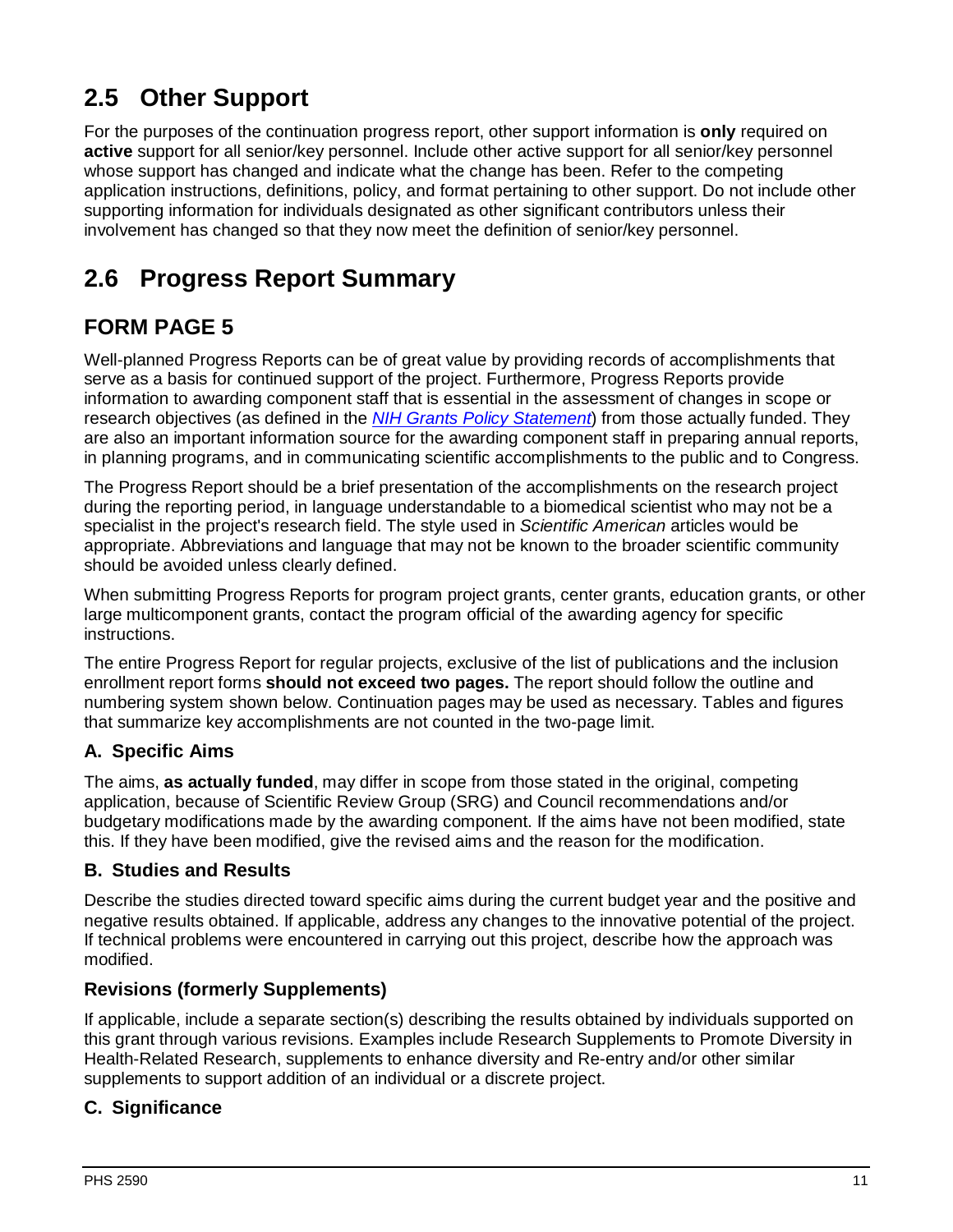Emphasize the significance of the findings to the scientific field and their potential impact on health.

### <span id="page-14-0"></span>**D. Plans**

Summarize plans to address the Specific Aims during the next year of support. Include any important modifications to the original plans.

### **Human Subjects**

Complete item A on Form Page 5.

If the clinical studies planned for the coming year are different from those proposed in the previous submission, or if a new applicable clinical study or trial is proposed, include an explanation of how they differ and provide a new or revised Protection of Human Subjects section as described in Part II of the Supplemental [Grant Instructions for All Competing Applications and Progress Reports.](https://grants.nih.gov/grants/how-to-apply-application-guide/forms-d/supplemental-instructions-forms-d.pdf) Include designated headings, as appropriate, for Exempt Human Subjects Research, Non Exempt Human Subjects Research, Clinical Trial, or NIH Defined Phase III Clinical Trial, Data and Safety Monitoring, Inclusion of Women and Minorities, and Inclusion of Children. New PHS [Inclusion Enrollment Report\(s\)](http://grants.nih.gov/grants/forms/inclusion-enrollment-report.pdf) should also be provided if the study meets the NIH definition for clinical research. New studies or study changes will require IRB approval, in accord with the DHHS regulations for protection of human subjects. Provide a protocol only upon request.

If human subject studies planned for the coming year were identified in the Research Plan of the competing application, but were not adequately described because they were planned for a later time within the project period, provide Protection of the Human Subjects and Inclusion sections as well as the PHS Inclusion [Enrollment Report\(s\)](http://grants.nih.gov/grants/forms/inclusion-enrollment-report.pdf) as instructed in Part II of the Supplemental [Grant Instructions](https://grants.nih.gov/grants/how-to-apply-application-guide/forms-d/supplemental-instructions-forms-d.pdf)  [for All Competing Applications and Progress Reports.](https://grants.nih.gov/grants/how-to-apply-application-guide/forms-d/supplemental-instructions-forms-d.pdf)

If studies involving human subjects are planned, and they were not part of the originally proposed research design, provide a Protection of Human Subjects as instructed in Part II of the [Supplemental](https://grants.nih.gov/grants/how-to-apply-application-guide/forms-d/supplemental-instructions-forms-d.pdf) [Grant Instructions for All Competing Applications and Progress Reports,](https://grants.nih.gov/grants/how-to-apply-application-guide/forms-d/supplemental-instructions-forms-d.pdf) and also provide the following information: whether all of the research is exempt under 45 CFR Part 46, and if so, the exemption number, the Federalwide Assurance number, whether the research is a Clinical Trial and whether the research is an NIH defined Phase III Clinical Trial (see definitions in Part III of the [Supplemental](https://grants.nih.gov/grants/how-to-apply-application-guide/forms-d/supplemental-instructions-forms-d.pdf) Grant [Instructions for All Competing Applications and Progress Reports\)](https://grants.nih.gov/grants/how-to-apply-application-guide/forms-d/supplemental-instructions-forms-d.pdf). Also include a section addressing plans for the inclusion of women, minorities, and children and provide [PHS Inclusion](http://grants.nih.gov/grants/forms/inclusion-enrollment-report.pdf) Enrollment [Report\(s\)](http://grants.nih.gov/grants/forms/inclusion-enrollment-report.pdf) as described in Part II of the Supplemental [Grant Instructions for All Competing Applications](https://grants.nih.gov/grants/how-to-apply-application-guide/forms-d/supplemental-instructions-forms-d.pdf)  [and Progress Reports.](https://grants.nih.gov/grants/how-to-apply-application-guide/forms-d/supplemental-instructions-forms-d.pdf)

Public Law 110-85, also known as the Food and Drug Administration Amendments Act (FDAAA) of 2007, mandates registration and results reporting of certain "applicable clinical trials" in ClinicalTrials.gov.

When submitting a non-competing continuation progress report for a project that includes applicable clinical trial(s):

- If a *new applicable clinical trial is proposed* -OR- if the progress report includes *an applicable clinical trial that is ongoing but not yet required to register under FDAAA* (e.g. less than 21 days have passed since enrollment of the first subject), the Human Subjects section of the progress report must include a clear statement, under a heading entitled "ClinicalTrials.gov", that the project includes an applicable clinical trial which will require registration in ClinicalTrials.gov. Applicable clinical trials must be registered in ClinicalTrials.gov no later than 21 days after the first subject is enrolled.
- If the progress report includes *an applicable clinical trial that is registered in ClinicalTrials.gov*, then the Human Subjects section of the progress report must include, under a heading entitled "ClinicalTrials.gov", the ClinicalTrials.gov registry number ("NCT" followed by an 8-digit number, e.g. NCT00000418). If the grant number was entered into ClinicalTrials.gov, the NCT number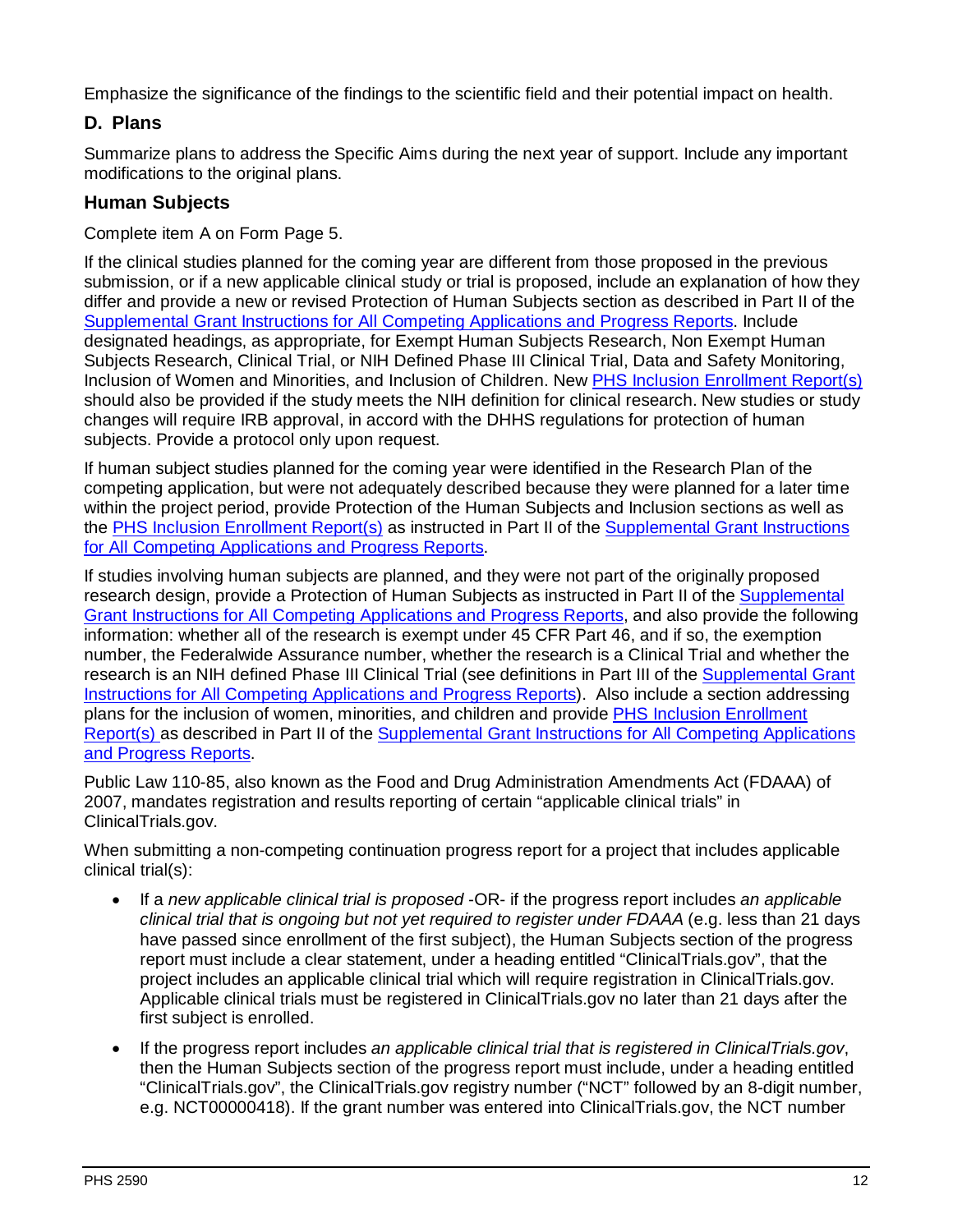may be readily identified by using the ClinicalTrials.gov Advanced Search and entering the grant number in the "Study IDs" field.

In signing the application Face Page, the AOR of the recipient organization certifies that if the research is an applicable clinical trial under Public Law 110-85, the applicant organization will be in compliance with the registration and reporting requirements of Public Law 110-85 (Part III, Section 2.1.6 of the Supplemental [Grant Instructions for All Competing Applications and Progress Reports\)](https://grants.nih.gov/grants/how-to-apply-application-guide/forms-d/supplemental-instructions-forms-d.pdf). See the NIH Office of Extramural Research ClinicalTrials.gov web site [\(http://grants.nih.gov/ClinicalTrials\\_fdaaa\)](http://grants.nih.gov/ClinicalTrials_fdaaa) for additional information.

#### **Inclusion of Women and Miniorities in Clinical Research – Reporting Data on Inclusion to NIH**

Unless otherwise notified by NIH staff, reporting the cumulative enrollment of subjects and the distribution by sex/gender, race, and ethnicity is required for NIH-defined clinical research, as defined in the [competing application instructions.](http://grants.nih.gov/grants/funding/424/index.htm) Update the [PHS Inclusion Enrollment Report](http://grants.nih.gov/grants/forms/inclusion-enrollment-report.pdf) to reflect the total cumulative enrollment data collected to-date**.** 

The progress report may include more than one inclusion enrollment form. If there are details or concerns related to the inclusion enrollment progress or if the enrollment data does not reflect the planned enrollment by sex/gender, race, and/or ethnicity, the explanation(s) for this should be addressed in the text of the progress report. If new clinical studies have started and planned enrollment was not previously provided, submit PHS Inclusion [Enrollment Report\(s\)](http://grants.nih.gov/grants/forms/inclusion-enrollment-report.pdf) (also see [Section](#page-14-0)  2.6.D., Plans – [Human Subjects](#page-14-0) above for details on additional information that may be required).

Below are instructions for how to collect and report data on the basis of sex/gender, race, and ethnicity with additional guidance for handling subpopulations, non-U.S. populations, changes to planned enrollment data, and NIH-defined Phase III clinical trials.

For questions about the NIH policies for inclusion, please refer to: [http://grants.nih.gov/grants/funding/women\\_min/women\\_min.htm](http://grants.nih.gov/grants/funding/women_min/women_min.htm) or contact the program officer.

*Standards for Collecting Data from Study Participants:* The [Office of Management and Budget \(OMB\)](http://www.whitehouse.gov/omb/fedreg_1997standards)  [Directive No. 15](http://www.whitehouse.gov/omb/fedreg_1997standards) defines minimum standards for maintaining, collecting and presenting data on ethnicity and race for all Federal (including NIH) reporting purposes. The categories in this classification are social-political constructs and should not be interpreted as being anthropological in nature. The standards were revised in 1997 and now include two ethnic categories: Hispanic or Latino, and Not Hispanic or Latino. There are five racial categories: American Indian or Alaska Native, Asian, Black or African American, Native Hawaiian or Other Pacific Islander, and White. Reports of data on ethnicity and race should use these categories. The definitions below apply for the ethnic and racial categories.

#### **Ethnic Categories:**

**Hispanic or Latino:** A person of Cuban, Mexican, Puerto Rican, South or Central American, or other Spanish culture or origin, regardless of race. The term, "Spanish origin," can be used in addition to "Hispanic or Latino".

#### **Not Hispanic or Latino**

#### **Racial Categories:**

**American Indian or Alaska Native:** A person having origins in any of the original peoples of North, Central, or South America and maintains tribal affiliation or community attachment.

**Asian:** A person having origins in any if the original peoples of the Far East, Southeast Asia, or the Indian subcontinent including, for example, Cambodia, China, India, Japan, Korea, Malaysia, Pakistan, the Philippine Islands, Thailand, and Vietnam.

**Black or African American:** A person having origins in any of the black racial groups of Africa. Terms such as "Haitian" or "Negro" can be used in addition to "Black or African American."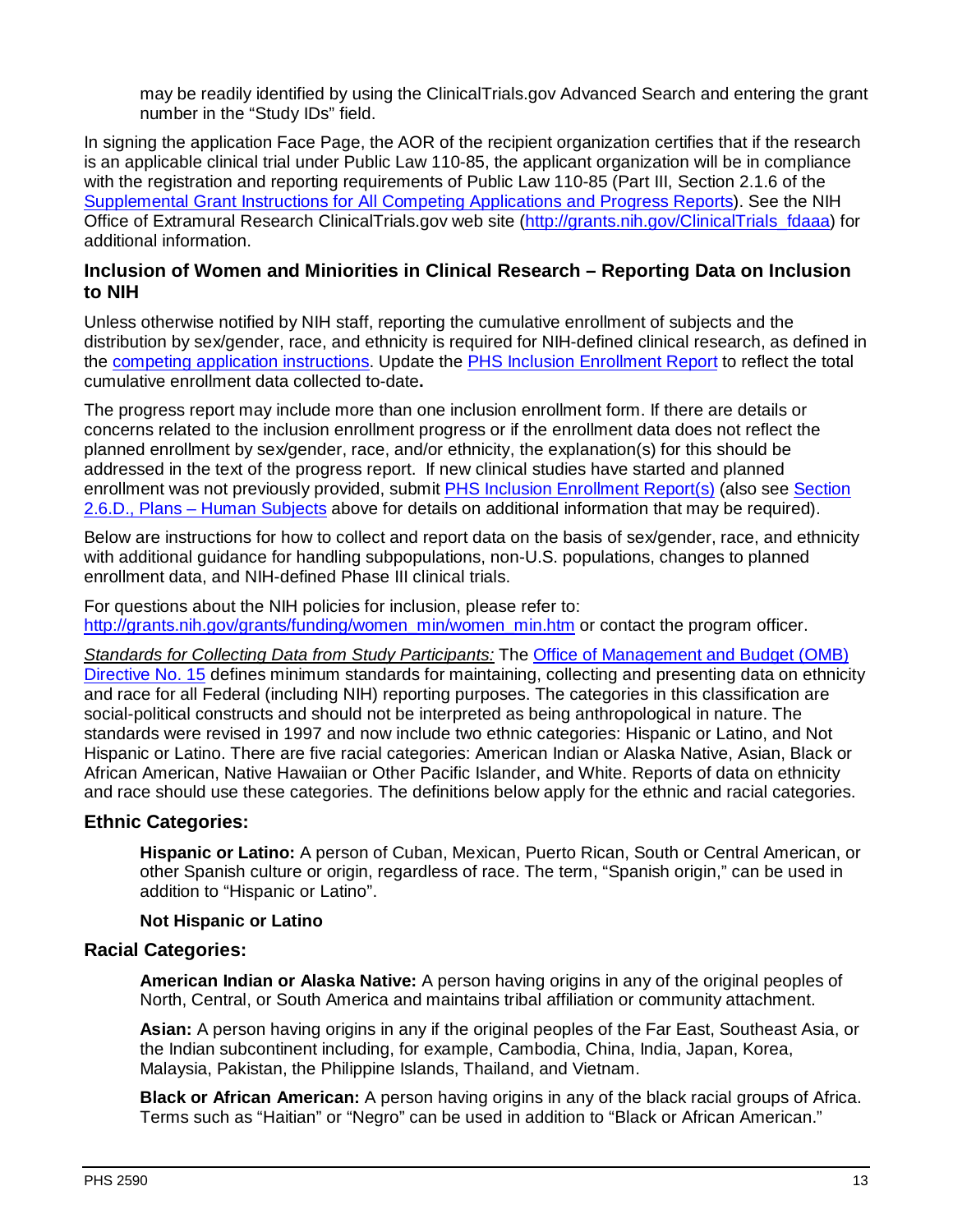**Native Hawaiian or Other Pacific Islander:** A person having origins in any of the original peoples of Hawaii, Guam, Samoa, or other Pacific Islands.

**White:** A person having origins in any of the original peoples of Europe, North Africa, or the Middle East.

*Reporting Data on Race and Ethnicity:* NIH is required to use the above standards and definitions for race and ethnicity to allow comparisons to other federal databases, especially the Census and national health databases. Federal agencies shall not present data on detailed categories if doing so would compromise data quality or confidentiality standards.

When collecting data on ethnicity and race, as well as sex/gender, use the categories listed to obtain the data from individuals on the basis of self-identification. Participants should be asked to identify their ethnicity and their race. The OMB recommends collecting this information using two separate questions, with ethnicity information collected first followed by race, with the option to select more than one racial designation. **The NIH inclusion enrollment format is not designed for use as a data collection instrument.** Collect the data using instruments prepared for the study and use that information to complete the NIH inclusion enrollment form(s). Study participants who self-identify with more than one racial categories should be reported in the aggregate in the "More Than One Race" category.

*Collecting and Reporting Data on Subpopulations:* Each ethnic/racial group contains subpopulations that are delimited by geographic origins, national origins, and/or cultural differences. It is recognized that there are different ways of defining and reporting racial and ethnic subpopulation data. The subpopulation to which an individual is assigned depends on self-reporting of specific origins and/or cultural heritage. Attention to subpopulations also applies to individuals who self identify with more than one ethnicity or race. These ethnic/racial combinations may have biomedical, behavioral, and/or socialcultural implications related to the scientific question under study. The collection of greater detail is encouraged, e.g., on ethnic/racial subpopulations; however, any collection that uses more detail needs to be organized in such a way that the additional categories can be aggregated into the OMB categories for reporting data on ethnicity, race, and more than one race. Investigators who have data on subpopulations are encouraged to provide that information in the Comments field of the inclusion enrollment form(s) and/or in the text of their progress report.

*Collecting and Reporting Data on Participants at Non-U.S. Sites:* If conducting NIH-defined clinical research outside of the United States, design culturally appropriate data collection instruments that allow participants to self-identify their ethnic and/or racial affiliation in a way that is meaningful in the cultural and scientific contexts of the study. However, investigators must use the OMB-defined categories for reporting sex/gender, race and ethnicity to NIH (see definitions for each ethnic and racial category above), which will allow completion of the inclusion enrollment forms(s). Since the OMB categories reference world-based geographic origin, this should facilitate completion of the form(s). Enrollment **of participants at non-U.S. sites should be reported to NIH on a separate NIH inclusion enrollment form from that for reporting participants at U.S. sites, even if they are part of the same study.** For additional guidance and FAQs related to this topic, please refer to: [http://grants.nih.gov/grants/funding/women\\_min/women\\_min.htm](http://grants.nih.gov/grants/funding/women_min/women_min.htm) or contact the program officer.

*Changes to Planned Enrollment:* If there are changes from the planned enrollment originally approved for funding, contact the program officer to discuss updating/revising planned enrollment, address the change in the text of the progress report, and provide the updated PHS Inclusion [Enrollment Report\(s\).](http://grants.nih.gov/grants/forms/inclusion-enrollment-report.pdf)

*Reporting Data on NIH-defined Phase III Clinical Trials:* If conducting an NIH-defined Phase III Clinical Trial, report on the cumulative enrollment (as described above) and indicate if any data analysis has begun for the trial. If analysis has begun or data have been published, report any progress made in evaluating potential differences on the basis of sex/gender, race, and/or ethnicity.

### **Human Subjects Education Requirement**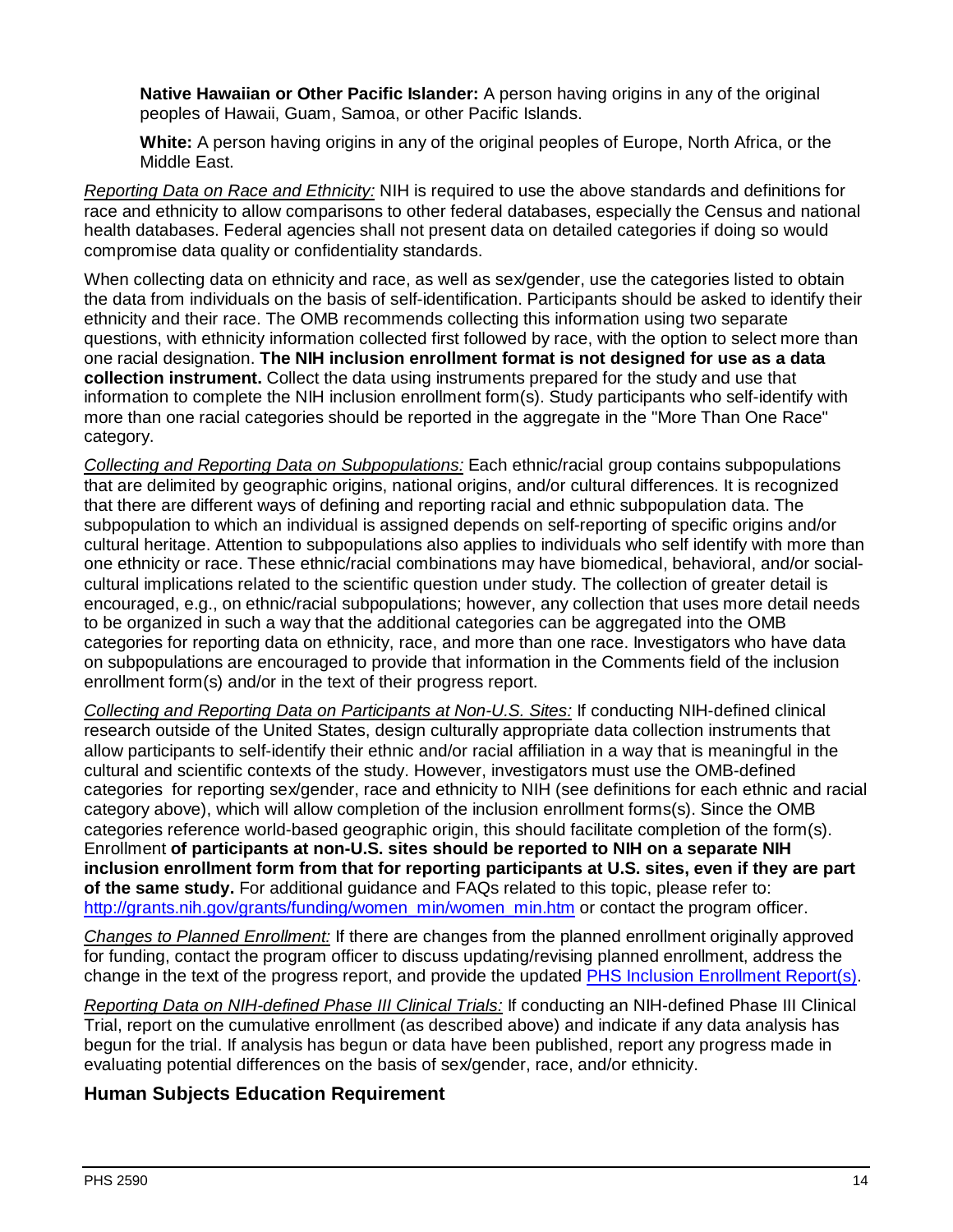If there are any new senior/key personnel or other significant contributors involved in the design or conduct of research involving human subjects, provide certification in the Progress Report Summary that they have completed an educational program in the protection of human subjects. This requirement may not apply to other awarding agencies. Non-NIH recipients should contact their awarding agency for guidance (refer to table in [Section 1.1\)](#page-4-1).

### **Vertebrate Animals**

Complete item B on Form Page 5.

If vertebrate animals were not involved in the last application but are now to be included, or if significant changes regarding the use of animals are now proposed, provide a description of the intended involvement of animals in accord with the [PHS Policy on Humane Care and Use of Laboratory Animals.](http://grants.nih.gov/grants/olaw/olaw.htm) Examples of changes considered to be significant include, but are not limited to, changing animal species, changing from noninvasive to invasive procedures, new project/performance site(s) where animals will be used, etc. If studies involving live vertebrate animals are planned, and they were not part of the originally proposed research design, you must comply with the requirements of the Research Plan, Item 5.5.10, "Vertebrate Animals," described in the competing application instructions, and provide the required information. Before activities with live vertebrate animals begin, the applicant must provide a valid Animal Welfare Assurance number and certification of current IACUC approval.

### **Select Agent Research**

Complete item C on Form Page 5. If there are any changes involving use of Select Agents, include an explanation of how research plans differ and provide a new or revised Section 5.5 Select Agent Research of the Research Plan following the competing application instructions, reflecting the changes.

If Select Agent Research planned for the coming year was described in the Research Plan of the competing application, but had not been approved by regulatory authorities, provide the Select Agent Research information requested in the competing application instructions.

If studies involving Select Agents are planned, but were not part of the originally proposed research design, provide Section 5.5 Select Agent Research of the Research Plan following the competing application instructions.

### **Multiple PD/PI Leadership Plan**

This section is only applicable if Multiple PD/PIs are part of the NIH approved project.

Complete item D on Form Page 5.

If there has been any change in the governance and/or organizational structure of the Multiple PD/PI Leadership Plan, provide a description, including communication plans and procedures for resolving conflicts, any changes to the administrative, technical, and scientific responsibilities for the PD/PIs.

If the progress report submission includes a change in the contact PD/PI, address this change and the impact, if any, the change has on the administrative, technical, and scientific responsibilities for the PD/PIs.

### **Human Embryonic Stem Cell Line(s) Used**

Complete item E on Form Page 5.

If the research involving hESCs planned for the coming year is different from that proposed in the previous submission, including use of a different cell line, include an explanation of how research plans differ, and if different cell lines are to be used, provide the cell line number(s). Only cell lines listed on the [NIH hESC Registry](http://grants.nih.gov/stem_cells/registry/current.htm) as approved for use in NIH funded research may be used.

### <span id="page-17-0"></span>**E. Publications**

Report publications resulting directly from this grant that you have not previously reported, including manuscripts accepted for publication. (If there are no publications to report, include such a statement.)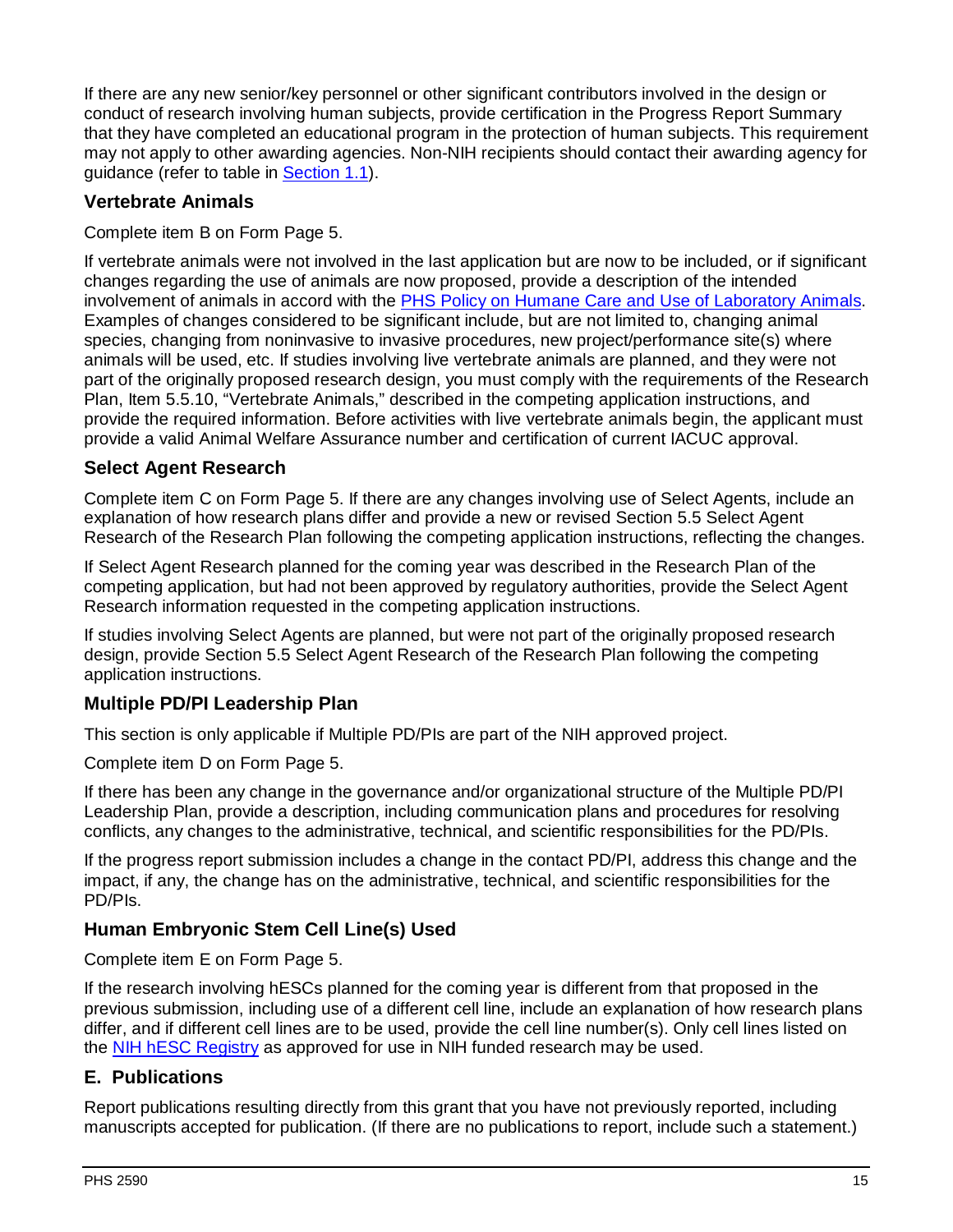Using My Bibliography provide a My NCBI generated PDF list of publications (see [http://www.nlm.nih.gov/pubs/techbull/nd12/nd12\\_myncbi\\_pdf.html](http://www.nlm.nih.gov/pubs/techbull/nd12/nd12_myncbi_pdf.html) for instructions). My Bibliography will display the correct text format, and if available, include the appropriate reference number (PMID, PMCID, or NIHMSID), and compliance status for NIH recipients. If a publication is not compliant with the NIH public access policy NIH staff will contact the PD/PI and business official to inform them that the award will be delayed until a reply to the email is received with evidence of compliance or a satisfactory explanation (e.g., the sole author has passed away before they were able to process the manuscript for posting to PubMed Central). Generally, it takes weeks to bring publications into compliance; therefore, PD/PIs are advised to do so as soon as possible to ensure their award is renewed in a timely manner.

For additional information on compliance with the NIH Public Access Policy and use of My Bibliography see NIH Guide Notices [NOT-OD-08-119,](http://grants.nih.gov/grants/guide/notice-files/NOT-OD-08-119.html) [NOT-OD-09-136,](http://grants.nih.gov/grants/guide/notice-files/NOT-OD-09-136.html) [NOT-OD-10-103,](http://grants.nih.gov/grants/guide/notice-files/NOT-OD-10-103.html) [NOT-OD-12-160,](http://grants.nih.gov/grants/guide/notice-files/NOT-OD-12-160.html) and [NOT-OD-13-017.](http://grants.nih.gov/grants/guide/notice-files/NOT-OD-13-017.html)

### **F. Project-Generated Resources**

If the research supported by this grant resulted in data, research materials (such as cell lines, DNA probes, animal models), protocols, software, or other information available to be shared with other investigators, describe the resource and how it may be accessed.

If the initial research plan included a formal plan for sharing final research data, describe progress in implementing that plan. A final statement on data sharing should be included in the final progress report or earlier, if the plan is implemented prior to closeout.

If the initial research plan included specifics for sharing model organisms, include information on the progress of that plan as well as information on the number of requests received and fulfilled.

If the initial research plan includes Genome Wide Association Studies and a plan to share data with the NIH centralized data repository, describe progress in implementing that plan. A final statement on submitting data to the repository should be included in the final progress report or earlier, if the plan is implemented prior to closeout (see [NOT-OD-08-023](http://grants.nih.gov/grants/guide/notice-files/NOT-OD-08-023.html) and [NOT-OD-07-088\)](http://grants.nih.gov/grants/guide/notice-files/NOT-OD-07-088.html).

# <span id="page-18-0"></span>**2.7 Checklist**

## **FORM PAGE 6**

### **Program Income**

See the competing application instructions and the *[NIH Grants Policy Statement](http://grants.nih.gov/grants/policy/nihgps/index.htm)* for information on program income. If no program income is anticipated during the period(s) for which grant support is requested, no other action is necessary.

If program income is anticipated, use the format provided. If the progress report is funded, the Notice of Award will provide specific instructions regarding the use of such income.

### **Facilities and Administrative Costs**

Follow the instructions on the Checklist.

# <span id="page-18-1"></span>**2.8 All Personnel Report**

Complete form page 7, and remember to include the PD/PI(s). In addition, list **all other personnel** (salaried and unsalaried) **for the current budget period** at the applicant organization or elsewhere, who participated in the project during the current budget period for at least one person month or more, regardless of the source of compensation. A person month equals approximately 160 hours or 8.3% of annualized effort. Include the Commons ID (when applicable) names of individuals, all degrees, the last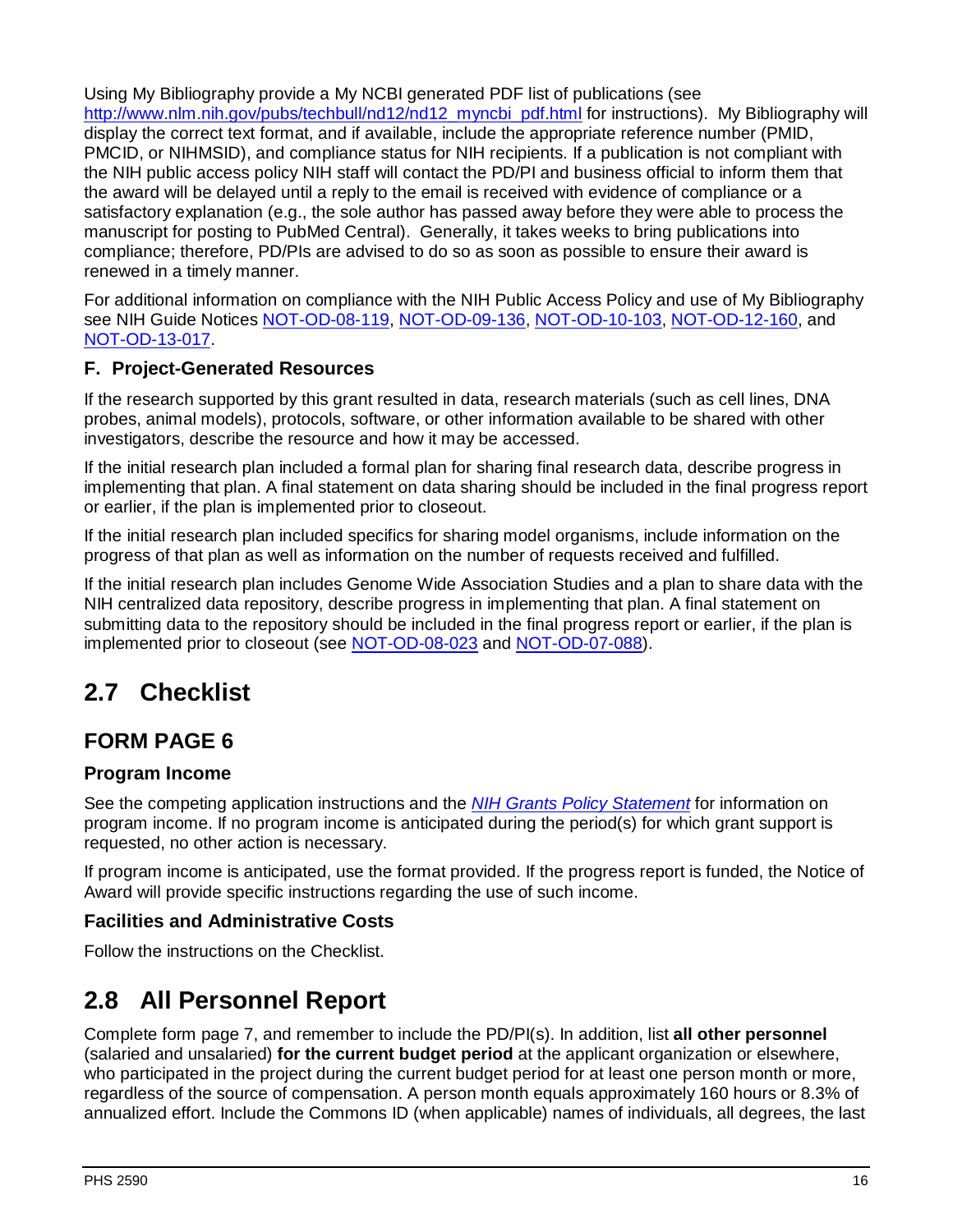four digits of the Social Security number, role on project, date of birth (MM/YY), and number of person months devoted to the project (indicate academic, calendar, and/or summer).

When requesting the last four digits of the Social Security numbers from personnel, explain that provision of the Social Security number is voluntary, and the information will be used only for program management purposes. For progress reports submitted using the PHS 2590, the Commons ID is currently required for all PD/PIs, all individuals with a postdoctoral role, and all individuals supported by a Reentry or Diversity Supplement. For NIH recipients, the Commons ID will be required in the future for all individuals with a graduate student or undergraduate role. The Commons ID is strongly encouraged, but not required, for all other personnel.

Use the following categories for describing Role on Project:

- PD/PI
- Co-Investigator
- **Faculty**
- Postdoctoral (scholar, fellow, or other postdoctoral position)
- **Technician**
- Staff Scientist (doctoral level)
- Statistician
- Graduate Student (research assistant)
- Non-student Research Assistant
- Undergraduate Student
- High School Student
- Consultant
- Other (please specify)

If personnel are supported by a Reentry or Diversity Supplement please indicate such after the Role on Project, using the following abbreviations:

- RS Reentry Supplement
- DS Diversity Supplement

Individuals designated as "Other Significant Contributors," (e.g., those that may contribute to the scientific development or execution of the project, but are not committing any specified measurable effort to the project), should **not** be included in this report unless their involvement has changed so that they are now participating in the project during the current budget period for at least one person month or more.

Recipients should not report personnel if they have submitted a 2271 Appointment form for those individuals (e.g., participants on R25 or R90 awards).

This is the last page of the hard copy progress report. Number all pages consecutively.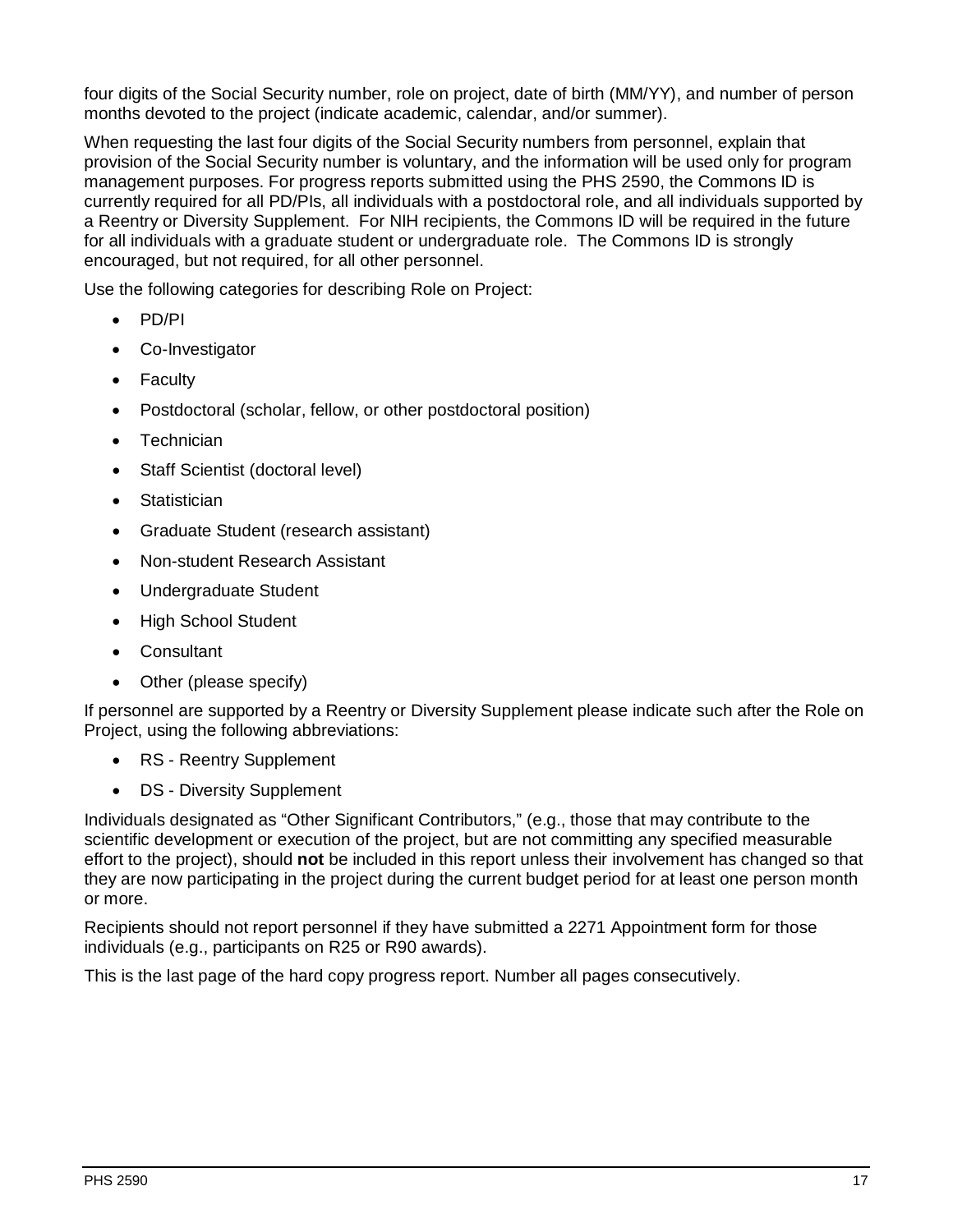# <span id="page-20-0"></span>**3. General Information**

# <span id="page-20-1"></span>**3.1 Collection of Personal Demographic Data**

Federal Agencies have a continuing commitment to monitor the operation of its review and award processes to detect, and deal appropriately with, any instances of real or apparent inequities. In addition, section 403 of the 2007 NIH Reform Act requires NIH to report to Congress specifically on the outcomes and effectiveness of various types of training programs, including training supported through research grants; and section 489 of the PHS Act requires NIH perform a continuing assessment of research personnel needs. Personal demographic data on PD/PIs, students, and postdoctorates working on NIH research projects is vital to comply with these requirements.

NIH collects personal data through the eRA Commons Person Profile. The data is provided one-time by the individual through a secure, electronic system, is private, and is maintained under the Privacy Act record system 09-25-0036, "Grants: IMPAC (Grant/Contract Information)." When completing the data entry in the Commons Personal Profile, the individual is responsible for providing true, accurate, and complete data. Commons IDs are required for individuals holding the following Commons Roles: PI, Undergraduate, Graduate Student, and Postdoctoral. Responses to certain data in the Personal Profiles are now required to meet NIH reporting requirements to Congress. Note in some cases, an acceptable response is "Do Not Wish to Provide." All analyses conducted on date of birth, citizenship, gender, race, ethnicity, disability, and/or disadvantaged background data will report aggregate statistical findings only and will not identify individuals. For some programs (e.g., Ruth L. Kirschstein National Research Service Awards and Research Career Development Awards) citizenship data is required to determine eligibility.

For AHRQ awards, a Commons ID is required for the PI and individuals in a postdoctoral role only.

The PHS also requests the last four digits of the Social Security Number (SSN) for accurate identification of individuals and for management of PHS grant programs. Please be aware that no individual will be denied any right, benefit, or privilege provided by law because of refusal to disclose this portion of the SSN. The PHS requests the last four digits of the SSN under Sections 301(a) and 487 of the PHS Act as amended (42 U.S.C. 241a and U.S.C. 288).

# <span id="page-20-2"></span>**3.2 Government Use of Information Under Privacy Act**

The NIH maintains application and grant records as part of a system of records as defined by the Privacy Act: NIH 09-25-0036, *Extramural Awards and Chartered Advisory Committees (IMPAC 2), Contract Information (DCIS), and Cooperative Agreement Information, HHS/NIH*: [http://oma.od.nih.gov/public/ms/privacy/pafiles/0036.htm .](http://oma.od.nih.gov/public/ms/privacy/pafiles/0036.htm)

# <span id="page-20-3"></span>**3.3 Information Available to the Program Director(s)/Principal Investigator(s) (PD/PIs)**

Under the provisions of the Privacy Act, program directors/principal investigators may request copies of records pertaining to their grant progress reports from the PHS component responsible for funding decisions. PD/PIs are given the opportunity under established procedures to request that the records be amended if they believe the records are inaccurate, untimely, incomplete, or irrelevant. If the PHS concurs, the records will be amended.

# <span id="page-20-4"></span>**3.4 Information Available to the General Public**

The PHS makes information about awarded grants available to the public, including the title of the project, the recipient institution, PD/PI, abstract, and amount of the award.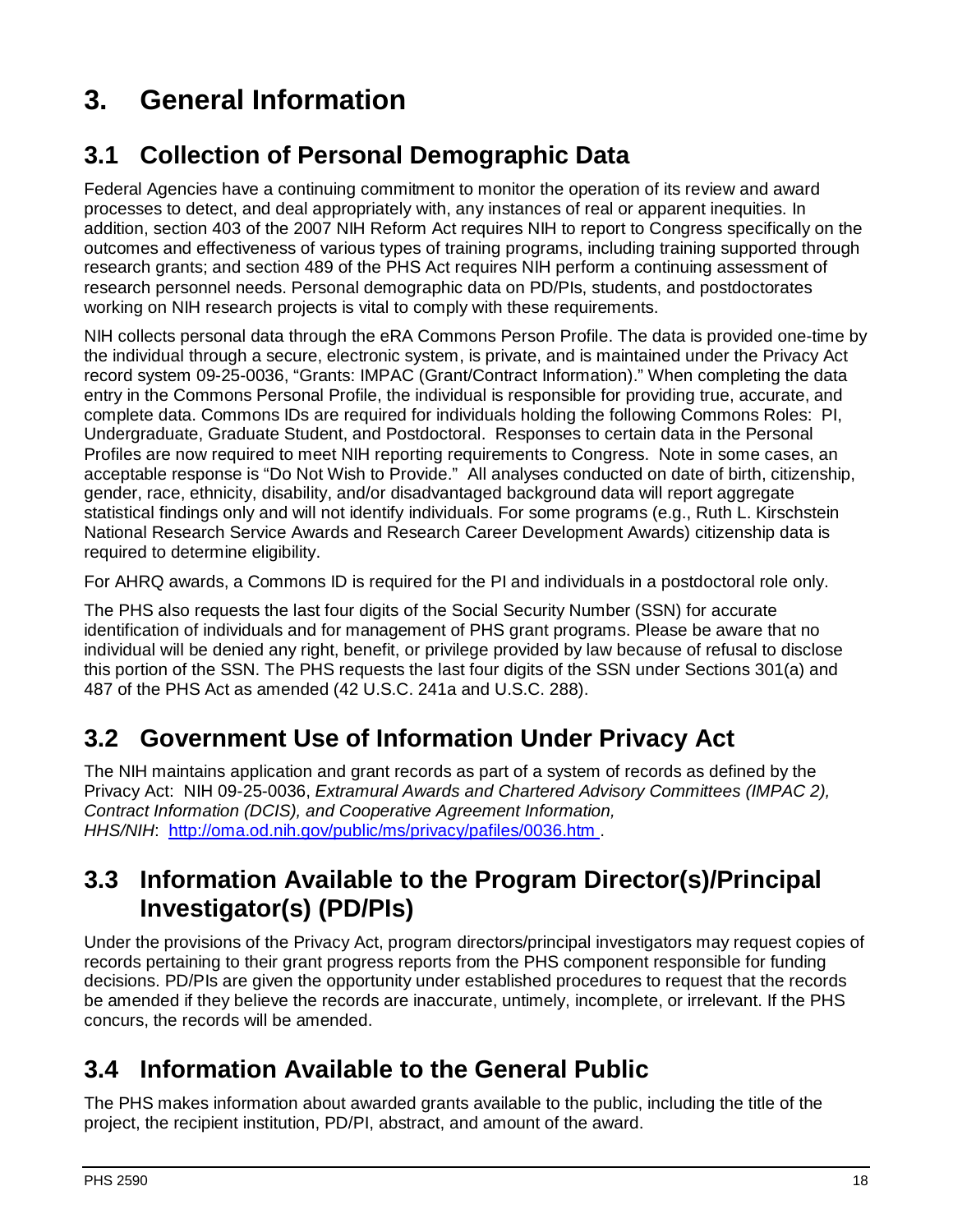The Freedom of Information Act and implementing DHHS regulations (45 CFR Part 5) require the release of certain information about grants upon request, regardless of the intended use of the information. Generally available for release, upon request are: all funded grant applications and progress reports including their derivative funded revision application progress reports; pending and funded continuation progress reports; progress reports of recipients; and final reports of any review or evaluation of recipient performance conducted or caused to be conducted by the DHHS. Generally not available for release to the public are: competing grant progress reports (initial, competing continuation, and supplemental) for which awards have not been made; evaluative portions of site visit reports; and summary statements of findings and recommendations of review groups. Trade secrets and commercial, financial, or otherwise proprietary information may be withheld from disclosure. Information, which, if disclosed, would be a clearly unwarranted invasion of personal privacy, may also be withheld from disclosure. Although the recipient institution and the principal investigator will be consulted about any such release, the PHS will make the final determination. If a requested document contains both disclosable and nondisclosable information, the nondisclosable information will be redacted and the balance of the document will be released.

# <span id="page-21-0"></span>**3.5 Access to Research Data**

By regulation (45 CFR 74.36), recipients that are institutions of higher education, hospitals, or non-profit organizations are required to provide, in response to a FOIA request, the research data first produced under the award. Research data" is defined as the recorded factual material commonly accepted in the scientific community as necessary to validate research findings. It does not include preliminary analyses; drafts of scientific papers; plans for future research; peer reviews; communications with colleagues; physical objects (e.g., laboratory samples, audio or video tapes); trade secrets; commercial information; materials necessary to be held confidential by a researcher until publication in a peerreviewed journal; information that is protected under the law (e.g. intellectual property); personnel and medical files and similar files, the disclosure of which would constitute an unwarranted invasion of personal privacy; or information that could be used to identify a particular person in a research study.

These requirements do not apply to commercial organizations or to research data produced by State or local governments. However, if a state or local governmental recipient contracts with an educational institution, hospital or non-profit organization, and the contract results in covered research data, those data are subject to these disclosure requirements.

# <span id="page-21-1"></span>**4. Additional Instructions for Preparing PHS 2590 Continuation Career Development Award (CDA) Progress Reports - Not Applicable to NIH and AHRQ**

The instructions in Sections 1-3 are to be used with these additional instructions to request continuation of career development awards (K series) for agencies other than NIH and AHRQ. For all NIH and AHRQ Career Development Awards, use the RPPR instructions at: [http://grants.nih.gov/grants/rppr/rppr\\_instruction\\_guide.pdf.](http://grants.nih.gov/grants/rppr/rppr_instruction_guide.pdf)

**Awardees should consult the applicable Funding Opportunity Announcement and the awarding Federal agency for any supplemental Instructions.**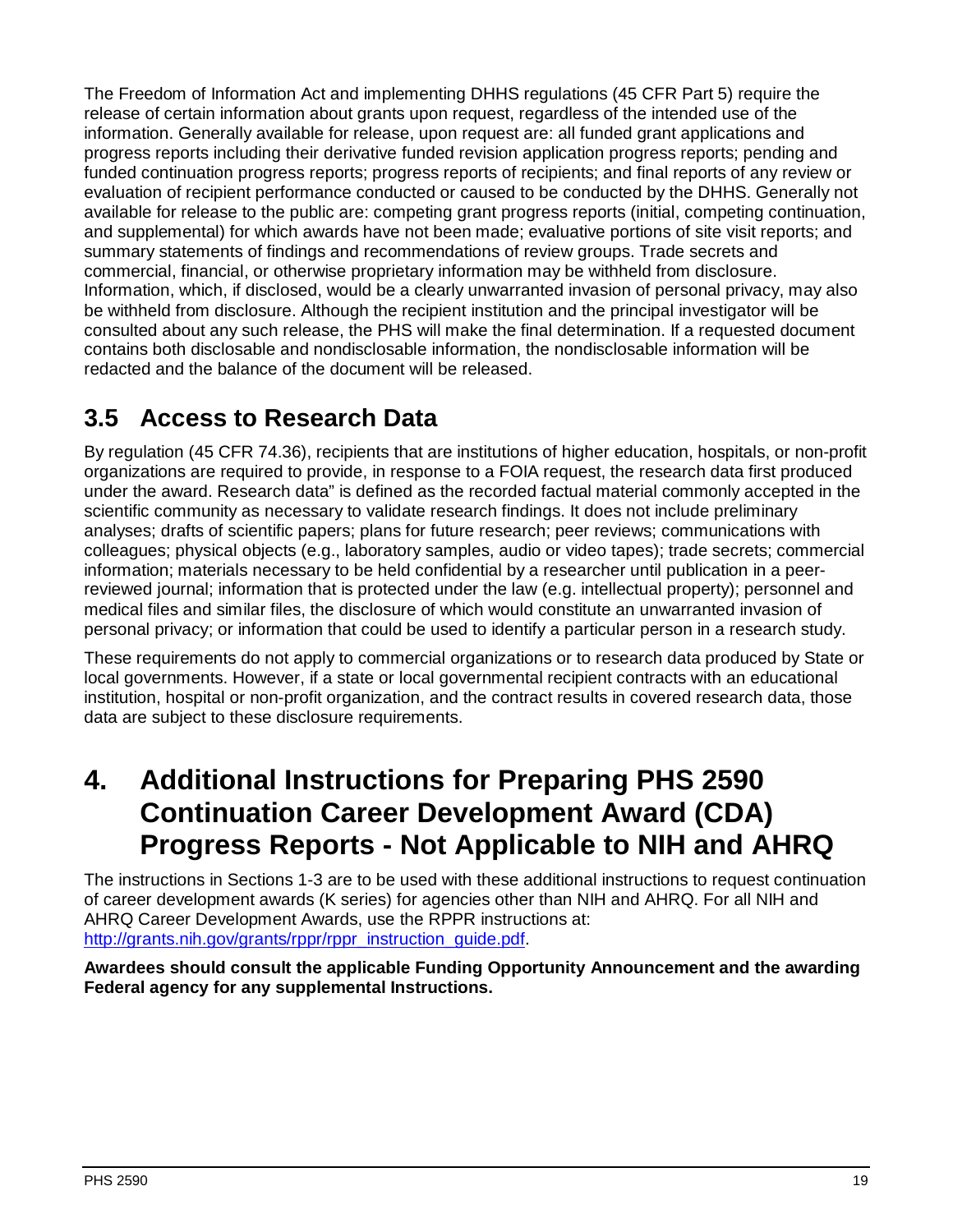# <span id="page-22-0"></span>**4.1 Specific Instructions**

### <span id="page-22-1"></span>**4.1.1 Detailed Budget for Next Budget Period**

### **FORM PAGE 2**

### **Personnel**

Base the awardee's salary and fringe benefits request on a full-time, 12-month appointment following the guidelines in the appropriate career award instructions. Support for other personnel and amounts in other budget categories may be requested in accordance with applicable CDA guidelines.

### <span id="page-22-2"></span>**4.1.2 Biographical Sketch**

## **BIOGRAPHICAL SKETCH FORMAT PAGE**

Complete for new senior/key personnel and other significant contributors if allowable under guidelines for the appropriate K award.

## <span id="page-22-3"></span>**4.1.3 Other Support**

Provide Other Support information for the career award recipient, sponsor/mentor(s), co-sponsors and senior/key personnel only if changed from the previous submission. For the purposes of the noncompeting continuation progress report, other support information is **only** required on **active** support for these individuals. There is no form page for Other Support. Provide the information in the format shown in the example on the 2590 Forms Page [\(http://grants.nih.gov/grants/funding/2590/2590.htm\)](http://grants.nih.gov/grants/funding/2590/2590.htm).

## <span id="page-22-4"></span>**4.1.4 Progress Report Summary**

Follow the instructions for regular research projects found in [Section 2.6, Progress Report Summary,](#page-13-1) using the outline for items A-F. Complete information on human subjects and/or vertebrate animals only if the awardee has participated in research involving human subjects or vertebrate animals that has not been reported within the progress report of any other PHS-supported project. **In addition**, complete Items G-J below. The awardee completes Items G, H, and I; the mentor or supervisor who has the responsibility for the awardee's research career development completes Item J. The Progress Report Summary, including Items G-J, should not exceed four pages.

### **G. Research Development.**

Briefly describe the awardee's involvement in activities during the past year designed to increase research skills. Include formal course work, progress toward a research-related degree (if applicable), informal instruction in specific research skills, scientific seminars and meetings, training in the responsible conduct of research, visits to other laboratories, etc. Describe instruction, or participation as a course director, etc. in the case of senior career awardees, in both formal and informal instruction in responsible conduct of research in the past budget period, if applicable. If instruction, or participation as a course director, etc., occurred in a prior budget period, the PI should note the date of occurrence. Any activities undertaken to individualize instruction appropriate to the career stage of the PI should be discussed. (Additional detailed guidance on this requirement is found in Part III, Section 1.16 of the Supplemental [Grant Instructions for All Competing Applications and Progress Reports.](https://grants.nih.gov/grants/how-to-apply-application-guide/forms-d/supplemental-instructions-forms-d.pdf)) Indicate any changes in senior/key personnel and other significant contributors (department head, sponsor, and collaborators) during the past year.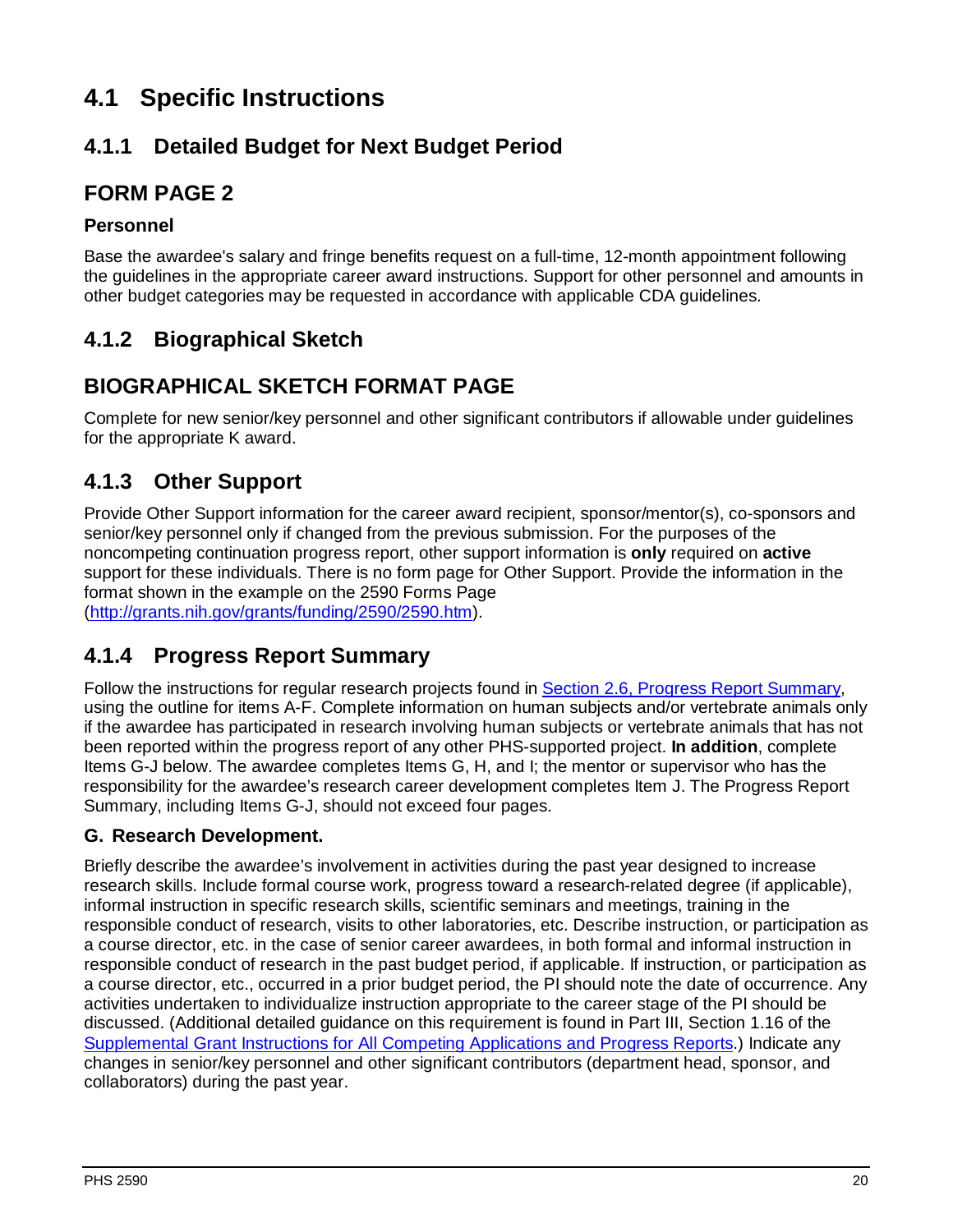### **H. Other Activities.**

Briefly describe the awardee's involvement in activities other than research and research training during the past year. Describe activities such as teaching, clinical care, professional consultation, service on advisory groups, and administrative activities. Indicate percent of time spent in each of these activities and the relationship to the awardee's research career development.

For awards that include a requirement to mentor others (e.g., K05 and K24), indicate the percent of time devoted to mentoring activities, individuals mentored during the reporting period, the frequency and kinds of mentoring, financial and other support provided to mentees, and the productivity of the mentoring relationship.

### **I. Research Development and Other Activities Planned for the Next Year.**

Provide information on similar activities (to those provided in Item G and Item H for the past year) planned for the next year. Awardees should provide a timeline for these activities, including plans to apply for subsequent grant support. Recipients of transition awards (e.g., K22, K99) should report on their progress in identifying an independent research position. Additionally, awardees charged with mentoring others (e.g., K05, K24) should provide information describing planned mentoring activities and proposed mentees (e.g., backgrounds, interests, professional levels, etc.) sufficient to evaluate the quality of the mentoring.

#### **J. Mentor's Report.**

Prepare a statement assessing the awardee's progress and performance during the past year, both in research and in terms of development into an independent investigator in the area of the award. Include information on the availability of support for the candidate's research project during the next budget segment. For applicable career transition awards (e.g., K22, K99), describe the awardee's efforts to transition into a permanent research position and the sponsor's contributions to that process.

### <span id="page-23-0"></span>**4.1.5 Study Subjects**

Provide the number of human subjects **only** if the career awardee has participated in research involving human subjects that has not been reported within the Progress Report of any other PHSsupported project.

### <span id="page-23-1"></span>**4.1.6 Checklist**

### **FORM PAGE 6**

Facilities and Administrative (Indirect) costs on career awards will be awarded at 8 percent of modified direct costs.

### <span id="page-23-2"></span>**4.1.7 All Personnel Report**

Complete form page 7, including the awardee and mentor(s), if applicable, and any other individual with one person month effort or more.

<span id="page-23-3"></span>This is the last page of the progress report; number all pages consecutively.

# **5. Additional Instructions for Preparing a Progress Report for an Institutional Research Training Grant,**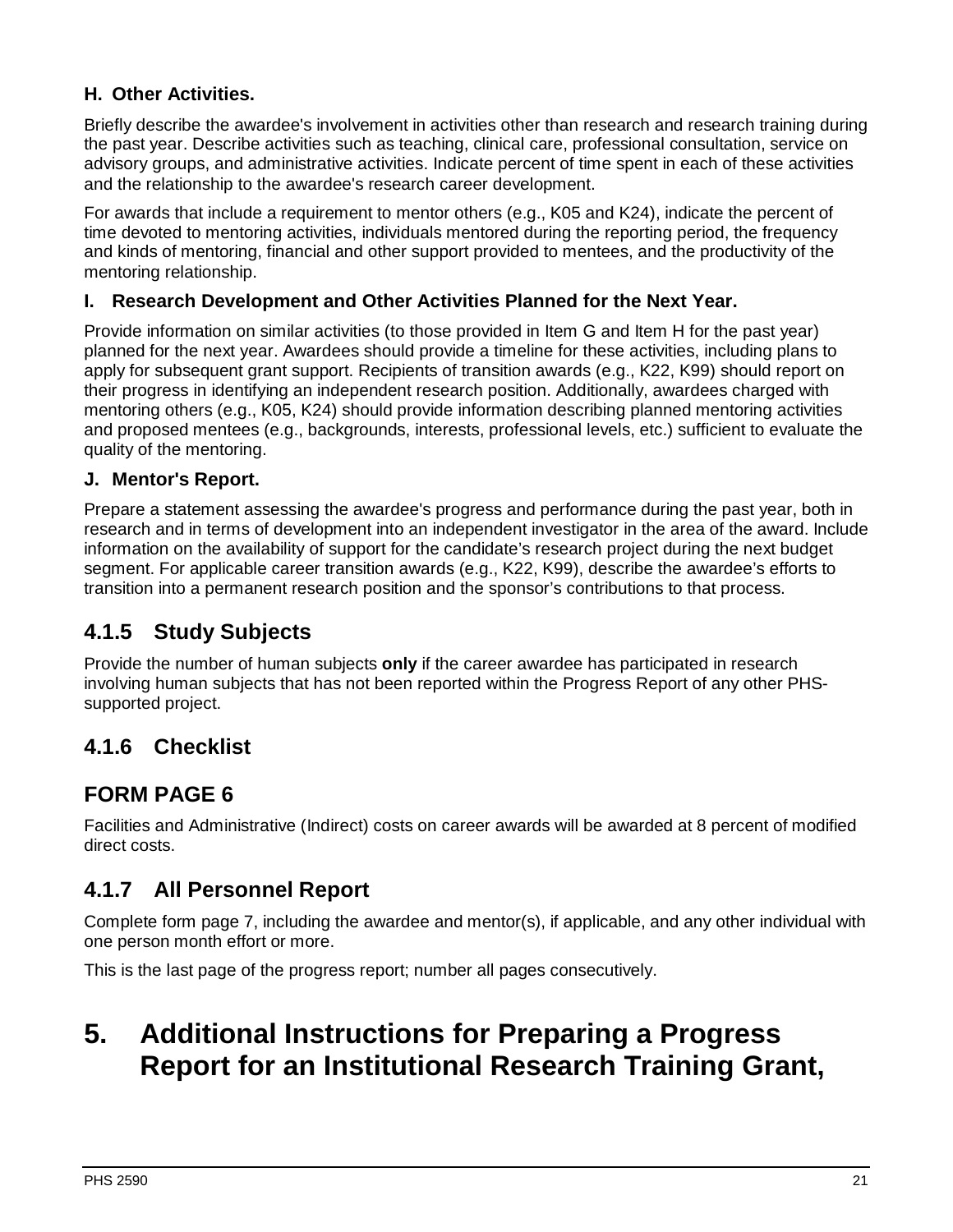# **Including Ruth L. Kirschstein National Research Service Awards - Not Applicable to NIH and AHRQ**

Progress reports to continue support of a PHS Institutional Ruth L. Kirschstein National Research Service Award (Kirschstein-NRSA) or non-NRSA research training grant to any agency other than NIH and AHRQ must be submitted on PHS 2590 forms. For all NIH and AHRQ NRSA or non-NRSA research training grants, use the RPPR instructions at: http://grants.nih.gov/grants/rppr/rppr\_instruction\_guide.pdf

The due date for these progress reports is determined by the awarding agency. Recipients access a website to determine when progress reports are due. The Office of Policy for Extramural Research Administration, OER, National Institutes of Health (NIH) hosts the website located at: [http://era.nih.gov/commons/quick\\_queries/index.cfm#progress.](http://era.nih.gov/commons/quick_queries/index.cfm%23progress) Recipients are responsible for periodically checking the list, which is updated on/around the 30th of each month. In addition to this website, e-mail reminders are sent to the PI.

For recipient institutions and PIs registered in the eRA Commons, the progress report due information is available in the Commons Status system. Commons-registered institutions and PIs also have access to pre-populated face pages for the PHS 2590 Progress Report via Status. For more information on the Commons, see: [https://commons.era.nih.gov/commons/index.jsp.](https://commons.era.nih.gov/commons/index.jsp)

This section contains additional instructions, a substitute budget page, Trainee Diversity Report page and Trainee Report Tables 12A and 12B to be used to request continuation (noncompeting) support under the PHS institutional Kirschstein-NRSA as well as non-NRSA programs. Follow both sets of instructions in preparing the progress report only if the non-NIH agency has provided guidance to do so.

# <span id="page-24-0"></span>**5.1 Specific Instructions**

## <span id="page-24-1"></span>**5.1.1 Face Page**

**Items 1-5.** 

Follow instructions [\(Items 1-5\)](#page-7-2).

### **Item 6. Human Subjects**

In many instances, trainees supported by institutional training grants will be participating in research projects for which the Institutional Review Board (IRB) review of human subjects is complete or an exemption is designated. This review or exemption designation is sufficient, providing the research would not be substantially modified by participation of a trainee. The appropriate grants must be identified along with their IRB review dates or exemption designation. If space is insufficient in Item 6a, indicate "Next Page" and provide the information on a plain sheet of paper after the Face Page.

If the applicant organization has an approved Federal Wide Assurance or Multiple Project Assurance on file with the Office for Human Research Protections (OHRP) but, at the time of progress report, plans for the involvement of human subjects are so indefinite that IRB review and approval are not feasible, check "Yes" and insert "Indefinite" at Item 6a. If an award is made, human subjects may **not** be involved until a certification of the date of IRB approval, or a designation of exemption, has been submitted to the PHS awarding component.

### **Item 7. Vertebrate Animals**

In many instances, trainees supported by institutional training grants will be participating in research projects for which the Institutional Animal Care and Use Committee (IACUC) review is complete. This review is sufficient, providing the research would not be substantially modified by participation of a trainee. The appropriate grants must be identified along with the current IACUC review dates. IACUC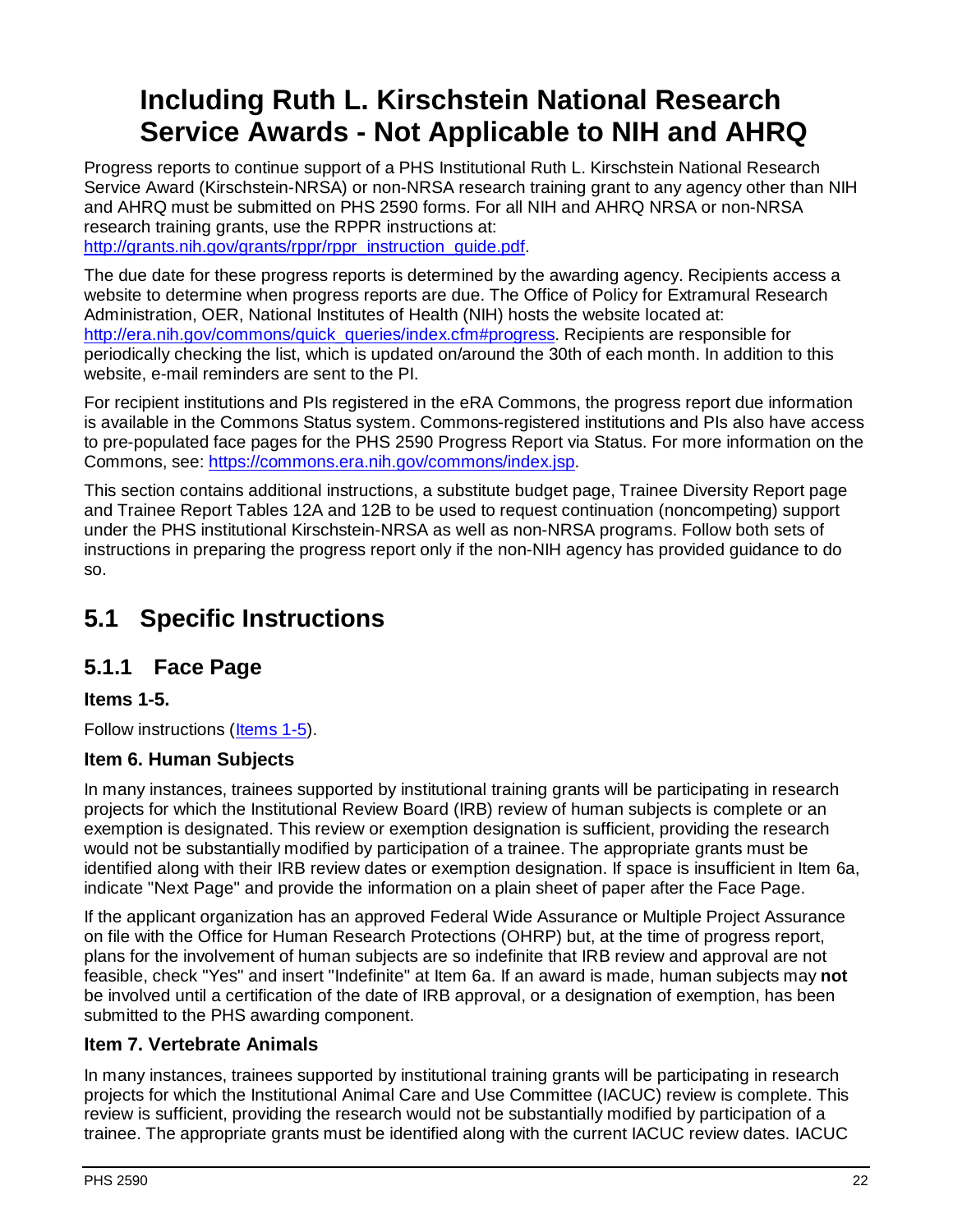approval must have occurred within the past three years to be considered current. If space is insufficient in Item 7, indicate "Next Page" and provide the information on a plain sheet of paper after the Face Page.

Check "Yes" and insert "Indefinite" at Item 7 if the applicant organization has an approved Animal Welfare Assurance on file with Office of Laboratory Animal Welfare (OLAW), but at the time of progress report, plans for the involvement of vertebrate animals are so indefinite that IACUC review and approval are not feasible. If an award is made, vertebrate animals may **not** be involved until a verification of the date of IACUC approval has been submitted to the PHS awarding component.

The institution must ensure that trainees are enrolled in the institution's animal welfare training and occupational health and safety programs for personnel who have contact with animals, as appropriate. It is also the institution's responsibility to ensure that trainees are properly supervised when working with live vertebrate animals.

#### **Item 9. Inventions and Patents**

Not applicable.

### **Item 13. Applicant Organization Certification and Acceptance**

For Kirschstein-NRSA institutional training grants, the signature of the official signing on behalf of the institution also assures that postdoctoral trainees have been informed of payback requirements associated with the Kirschstein-NRSA program.

### <span id="page-25-0"></span>**5.1.2 Next Budget Period**

### **FORM PAGE 2**

The policy concerning tuition, fees and health insurance for Kirschstein-NRSA training grants is described in [NOT-OD-10-073.](http://grants.nih.gov/grants/guide/notice-files/NOT-OD-10-073.html) **For non-NRSA training grant programs, refer to the FOA for instructions about budget reporting.**

Use the Kirschstein-NRSA substitute budget page, and follow the instructions below, to request direct costs for the next budget period. Any additional information should be provided on Form Page 3.

### **Stipends**

Enter the number of trainees and stipend amount for each trainee. Identify, by name, all trainees to be continued and new trainees to whom a commitment has been made for the next budget period.

### **Tuition and Fees (excluding Health Insurance)**

Institutions are referred to the policy for funding of tuition, fees, and health insurance at [NOT-OD-10-](http://grants.nih.gov/grants/guide/notice-files/NOT-OD-10-073.html) [073.](http://grants.nih.gov/grants/guide/notice-files/NOT-OD-10-073.html)

In this category, itemize tuition and individual fees only. If tuition varies (e.g., in-state, out-of-state, student status, or dual-degree program), identify these separately. Tuition at the postdoctoral level is limited to that required for specified courses. Tuition and fees may be requested only to the extent that the same resident or nonresident tuition and fees are charged to regular non-Federally-supported students and postdoctoral fellows.

### **Trainee Travel**

State the purpose of any travel; give the number of trips involved, the destinations, and the number of individuals for whom funds are requested. Justify foreign travel in detail, describing its importance to the training experience.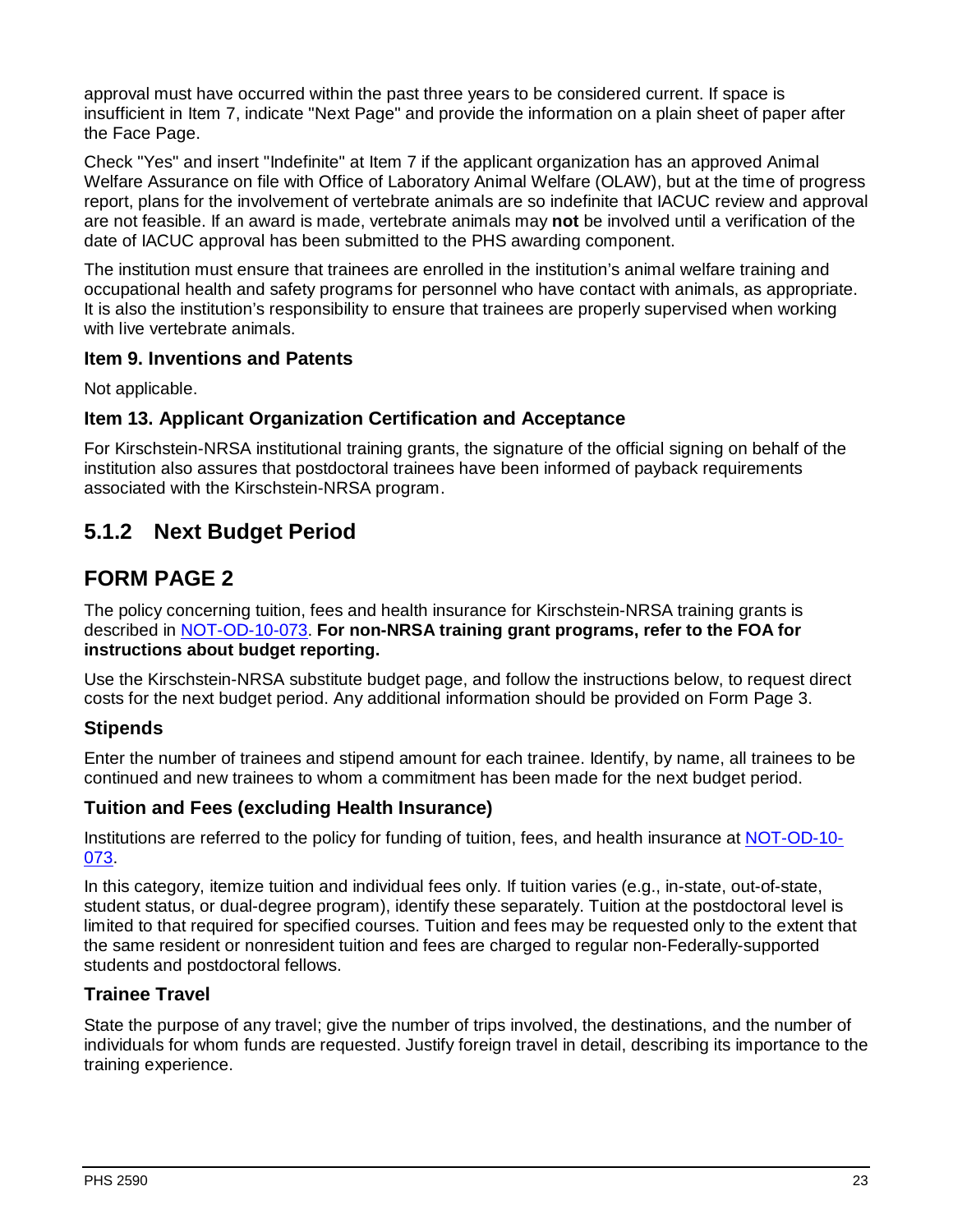### **Training Related Expenses (including Health Insurance)**

Funds to defray other costs of training, such as health insurance (self-only or family, as applicable), staff salaries, consultant costs, equipment, research supplies, staff travel, etc., are requested as a lump sum based on the predetermined amount per predoctoral and postdoctoral trainee. Enter the total dollar figure only.

While health insurance is included as part of this category and will be awarded as a lump sum based on the [new policy,](http://grants.nih.gov/grants/guide/notice-files/NOT-OD-06-093.html) the actual costs of applicable self-only or family health insurance for potential trainees should be separately identified in the budget.

### <span id="page-26-0"></span>**5.1.3 Budget Justification**

### **FORM PAGE 3**

Indicate whether all stipends awarded for the current budget period will be used and explain any estimated unexpended balance. Explain any rebudgeting from trainee positions (stipends) into tuition and fees that has occurred in the current budget period, including the number of trainee positions (predoctoral and postdoctoral) and the estimated dollar figure that was rebudgeted during the budget period being reported. In addition, if rebudgeting is planned in the upcoming budget period, include similar information on those plans as well.

### <span id="page-26-1"></span>**5.1.4 Biographical Sketch**

### **BIOGRAPHICAL SKETCH FORMAT PAGE**

Provide biographical sketches **only** for newly added training faculty.

### <span id="page-26-2"></span>**5.1.5 Other Support**

Not applicable.

### <span id="page-26-3"></span>**5.1.6 Progress Report Summary**

### **FORM PAGE 5**

Use the following instructions to prepare a progress report, which provides a presentation of the accomplishments and changes in the training program during the reporting period, following the outline below: For recipients submitting the first progress report since award of a grant renewal, the reporting period should include all months since submission of the renewal application.

#### **A. Training Program**

- 1. Provide a description of the training objectives and goals for the reporting period. Highlight progress in implementation and developments or changes that have occurred. Note any difficulties encountered by the program. Describe changes in the program for the next budget period, including changes in training faculty and significant changes in available space and/or facilities. Include, as appropriate, a description of how the following elements aid in strengthening and realizing the objectives and goals of the program:
	- the external advisory committee(s),
	- any significant new training content, procedures or experiences,
	- NIH recipients: the use of Individual Development Plans (IDPs) in managing the training of predoctoral and postdoctoral trainees. (Actual IDPs should not be included; see [NOT-](http://grants.nih.gov/grants/guide/notice-files/NOT-OD-14-113.html)[OD-14-113](http://grants.nih.gov/grants/guide/notice-files/NOT-OD-14-113.html) and [NOT-OD-13-093](http://grants.nih.gov/grants/guide/notice-files/NOT-OD-13-093.html) for additional information.)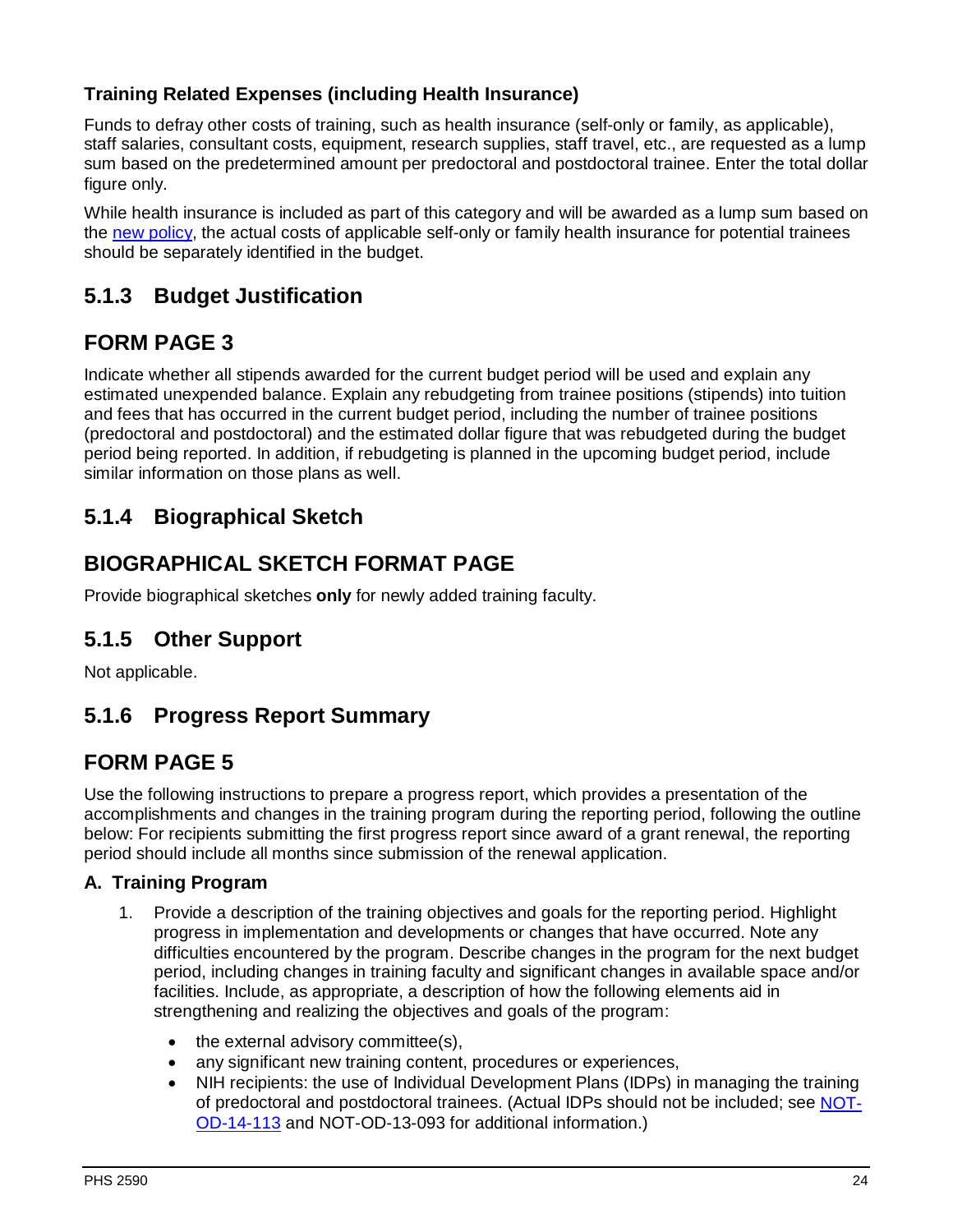- 2. Describe the nature of the instruction in the responsible conduct of science and the extent of trainee and faculty participation during the last budget period. Include a description of any enhancements and/or modifications to the five instructional components from the plan described in the awarded application. Specific training faculty members who were contributors to formal instruction in responsible conduct of research during the last budget period must be named. (Additional detailed guidance on this requirement is found in Part III, Section 1.16 of the Supplemental [Grant Instructions for All Competing Applications and Progress Reports.](https://grants.nih.gov/grants/how-to-apply-application-guide/forms-d/supplemental-instructions-forms-d.pdf))
- 3. Describe activities related to recruitment and retention of trainees from diverse groups.
- 4. If trainees took part in research involving select agents with faculty participating in the training program, address the requirements described in [Section 2.6.D., Plans – Select Agent](#page-14-0) [Research.](#page-14-0)

#### **B. Study Subjects**

Provide data using the inclusion enrollment form(s) (described in [Section 2.6.D., Plans – Human](#page-14-0)  [Subjects](#page-14-0) above) only if the trainees have participated in research involving human subjects that has not been reported within the progress report of another PHS-supported project.

#### **C. Trainees**

1. Update the data on trainees supported by the training grant in Table 8A, 8B, and/or 8C, as applicable, to reflect new appointments and other changes that have occurred over the reporting period. For trainees who have left the program, and those trainees who have completed their training during this reporting period, indicate the degree earned and the nature of their current positions. Include the name of the institution, type, research involvement, and any other relevant information. Do not include data that is more than 10 years old.

Recipients with NIH institutional training grant awards with specified activity codes are required to provide program statistics in Table 8A, indicating the percentage of students admitted for study who successfully attain a doctoral degree, and the average time between the beginning of graduate study and the receipt of a doctoral degree (not including any leaves of absence). NIH activity codes affected by this requirement are: D43, TU2, T15, T32, T37, T90, U2R, U90, and U54/TL1.

2. Use the Trainee Diversity Report format page to report on the diversity of the trainees supported by this grant during the reporting period. Enter the Grant Number including support year reported, the Training Grant Title, and Total Number of Trainees Appointed during the reporting period. In Part A of the report, indicate for **all** trainees the numbers that fall into each ethnic and racial category. The number of multi-racial trainees will be entered into the row "more than one race." Normally, the unknown or not-reported categories will not be needed.

In Part B of the report, indicate for "Hispanic or Latino" trainees the numbers that fall into each racial category. In Part C of the report, indicate the number of Trainees with Disabilities or are from Disadvantaged Backgrounds. Definitions of the indicated racial and ethnic categories are described in the competing application instructions.

- 3. Include a paragraph that describes the research project and course work of each trainee supported during the reporting period, as well as any conference presentations, honors, fellowships, etc.
- 4. List the titles and complete references (author(s), journal or book, year, page number) of all trainee publications **not previously reported**, including those by former trainees still in research training. This includes manuscripts submitted or accepted for publication.

Peer-reviewed trainee publications that arise from support of the training grant must be reported in accord with [Section 2.6.E., Publications a](#page-17-0)bove. It will be necessary for the Program Director to add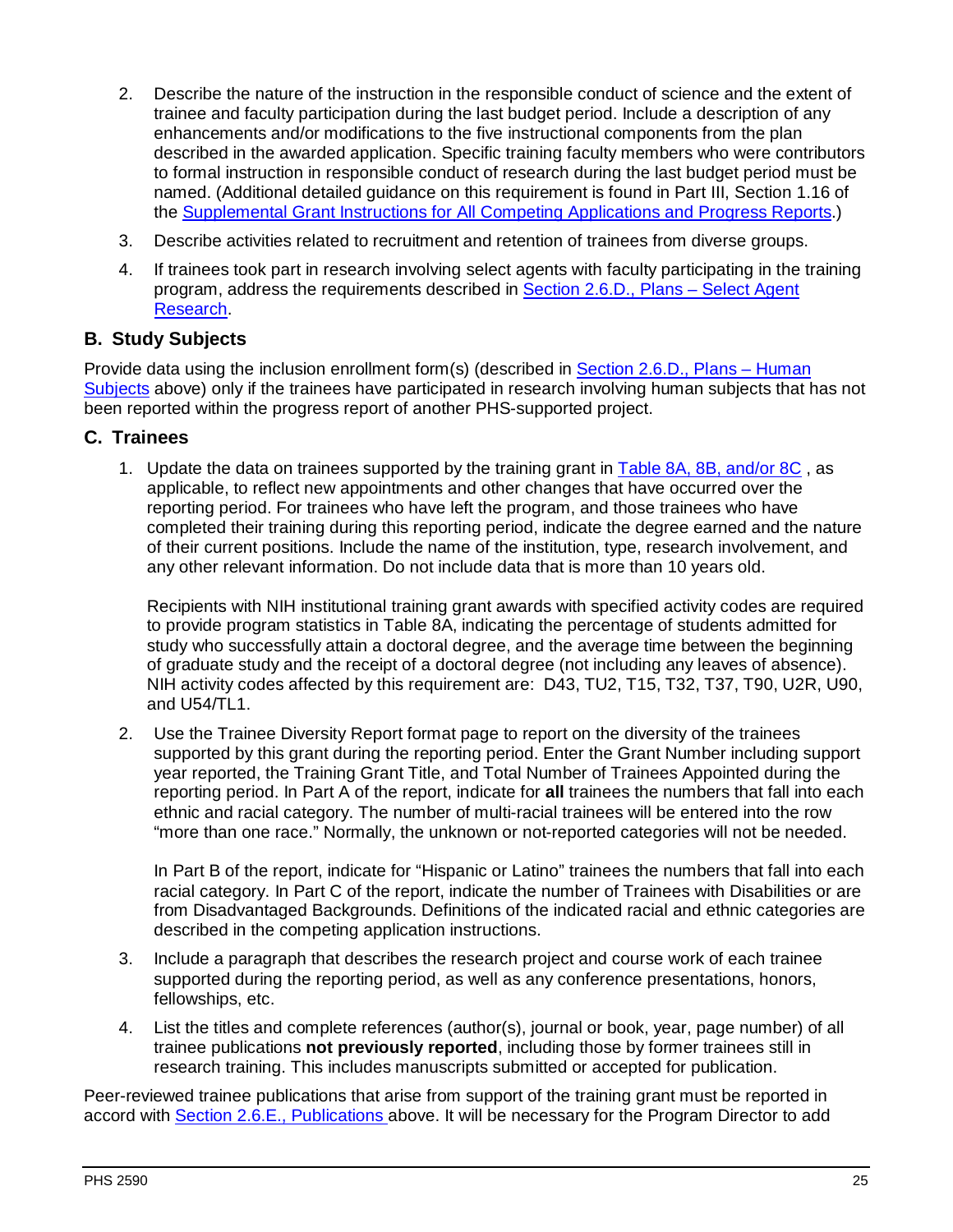trainee publications to his/her MyBib so that a list of these publications is appropriately generated. Trainee publications may be placed in the section entitled "Other Publications" in MyBib. My Bibliography will display the correct text format, and if available, include the appropriate reference number (PMID, PMCID, or NIHMSID), and compliance status for NIH recipients.

Citations that are not covered by the NIH Public Access Policy but are publicly available in a free, online format may include URLs or the PubMed Central numbers (PMCID) along with the full reference.

## <span id="page-28-0"></span>**5.1.7 Checklist**

### **FORM PAGE 6**

### **Facilities and Administrative (Indirect) Costs**

Facilities and Administrative (F&A) costs under institutional Kirschstein-NRSAs, other than those issued to State or local government agencies, will be awarded at 8 percent of total modified direct costs (excluding the tuition/fees category and sub-grants and contracts in excess of \$25,000). Equipment is also excluded on those training grants where Training Related Expenses are not calculated on a lumpsum basis, such as the MARC or COR Honors Undergraduate Research Training Grants. The treatment of health insurance will vary according to the policies under which a Kirschstein-NRSA award was made (for details, see Item 2). State and local government agencies will receive awards at their full Facilities and Administrative cost rate.

### <span id="page-28-1"></span>**5.1.8 All Personnel Report**

### **FORM PAGE 7**

<span id="page-28-2"></span>Not applicable.

# **6. Additional Instructions for Preparing a Progress Report for an SBIR/STTR Award - Not Applicable to NIH and AHRQ**

For SBIRs/STTRs awarded by NIH, use the RPPR instructions at: [http://grants.nih.gov/grants/rppr/rppr\\_instruction\\_guide.pdf.](http://grants.nih.gov/grants/rppr/rppr_instruction_guide.pdf)

AHRQ does not issue SBIR/STTR awards.

For SBIRs/STTRs awarded by other agencies, follow the instructions in Sections 1 and 2 of this document. Additionally, all SBIR and STTR progress reports must include the following information:

#### **What is the impact on technology transfer?**

Describe ways in which the project made an impact, or is likely to make an impact, on commercial technology or public use, including:

- transfer of results to entities in government or industry;
- instances where the research has led to the initiation of a start-up company; or
- adoption of new practices.

#### **Commercialization Activities**

Report on the status of commercialization activities resulting from the award:

- $\Box$  Nothing to report or select one or more of the following:
- $\Box$  Sales = \$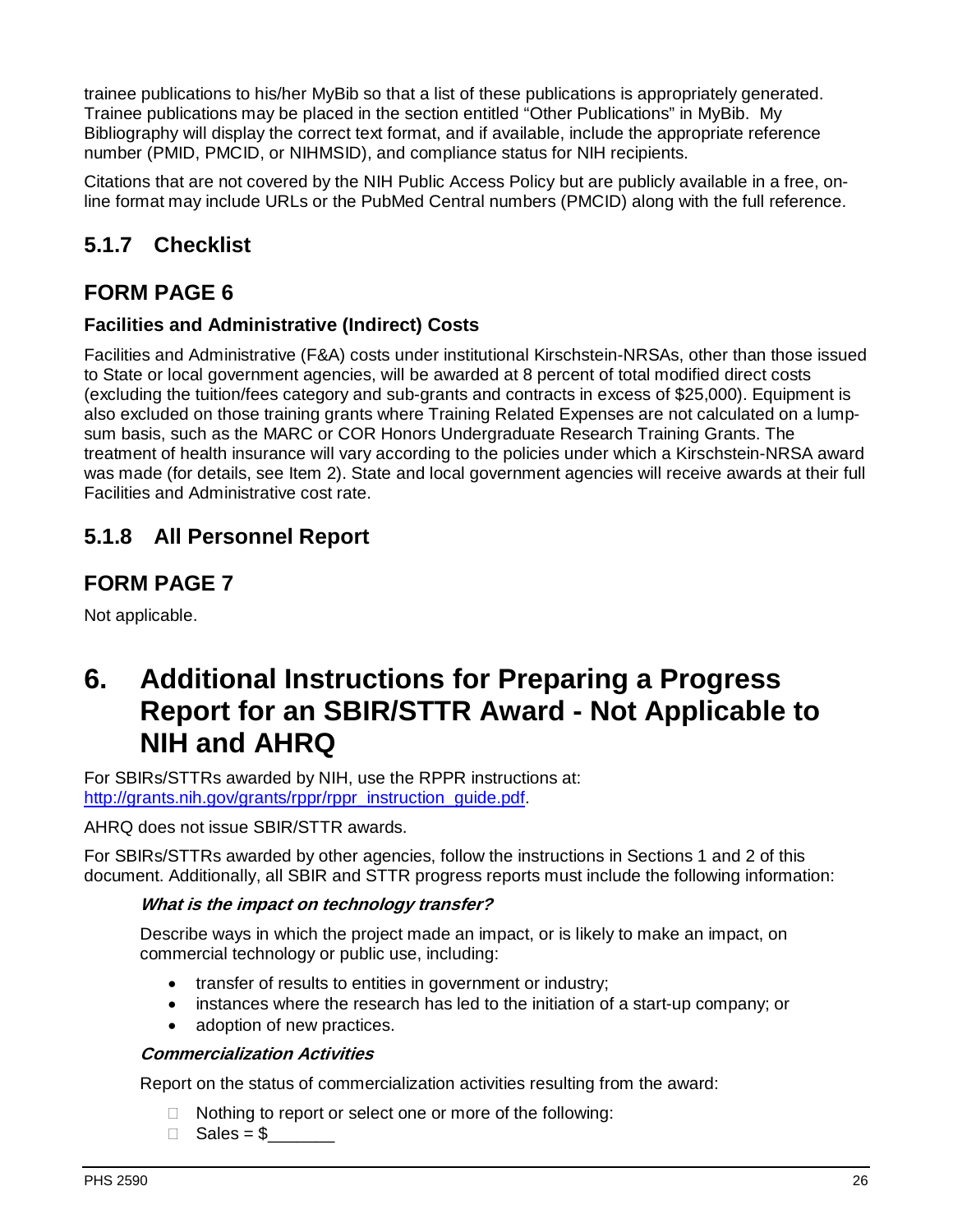- Licensing revenue =  $$$
- $\Box$  3<sup>rd</sup> Party investment since award start (Non-federal) = \$
- $\Box$  Sale of company
- $\Box$  Sale of technology rights
- □ Company merger related to product
- **Joint venture agreement**
- $\Box$  Marketing/Distribution agreement(s)
- □ Manufacturing agreement(s)
- □ R&D agreements
- $\Box$  Customer alliance(s)
- □ Other \_\_\_\_\_\_\_\_\_\_\_\_\_\_\_\_\_\_\_\_\_\_\_\_\_\_\_\_\_\_\_\_ [60 character limit]

#### **FDA Interactions**

Report on interactions with the Food and Drug Administration during the reporting period related to the technology that is the subject of the award:

- $\Box$  Not applicable to this technology or select one or more of the following:
- $\Box$  Discussion with FDA not initiated
- $\Box$  Discussion with the FDA initiated
	- o Approval in Progress
		- **Applied for approval**
		- Review ongoing
		- In human clinical trials
		- $\blacksquare$  Other
	- o Approval Granted: Type \_\_\_\_\_\_\_\_\_\_\_\_\_\_\_\_\_\_\_\_\_\_\_\_
	- o Not approved

# <span id="page-29-0"></span>**6.1 SBIR/STTR Fast-Track Phase II Applications**

An SBIR/STTR Fast-Track Phase II application may be funded following submission of an original PHS 2590 Non-competing Continuation Progress Report. Funding for the Phase II application will be contingent upon (1) assessment of the Phase I progress report and determination that the Phase I goals and milestones were achieved; (2) an update (as necessary) of the Commercialization Plan; (3) determination of the project's potential for meeting the mission of the awarding component and for commercial success; (4) review and approval of other documents necessary for continuation; and (5) availability of funds.

The grants management and program staff of the awarding IC will review the SBIR/STTR Fast-Track Phase II application. If the continuation request is not approved, then written notification will be sent to the applicant.

To complete the SBIR/STTR Fast-Track Phase II application, follow the directions under Sections 1 and 2 of this document, with the following exceptions:

- 1. The PHS 2590 should be submitted in accordance with the instructions in the terms and condition of award found on the Notice of Award.
- 2. The research plan, should include the following information:
	- a. A Phase I Final Progress Report: Follow the application instructions in the General Application Guide for NIH and Other PHS Agencies, Research Plan Form, Item 3, Research Strategy, Progress Report for Phase II and Phase II Competing Renewal and Revision Applications at [http://grants.nih.gov/grants/how-to-apply-application-guide.htm.](http://grants.nih.gov/grants/how-to-apply-application-guide.htm)
	- b. A section labeled Milestones (l) identifying either the milestones described in the original Phase I application as approved by the peer reviewers or the milestones modified by the